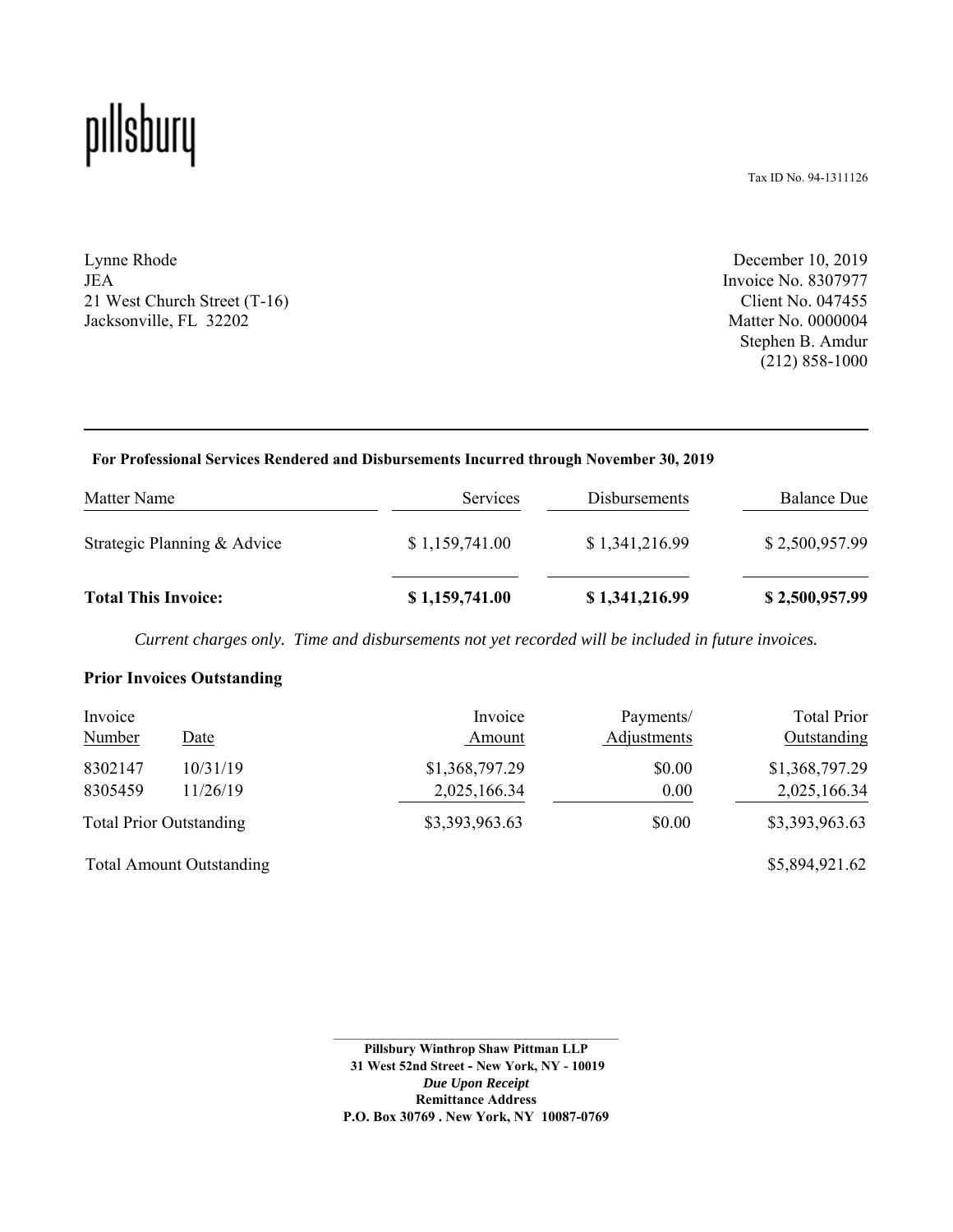Stephen B. Amdur Page 2

Client No. 047455 December 10, 2019 Matter No. 0000004 Invoice No. 8307977

## **Strategic Planning & Advice**

For Professional Services Rendered and Disbursements Incurred Through November 30, 2019

| Timekeeper      | <b>Date</b> | <u>Service</u>                                                                                                                                                                             | Hours |
|-----------------|-------------|--------------------------------------------------------------------------------------------------------------------------------------------------------------------------------------------|-------|
| S. B. Amdur     | 11/01/19    | Coordination and calls with client and team; review and<br>comment on term sheet; NDA matters; data room matters.                                                                          | 5.80  |
| N. Aminolsharei | 11/01/19    | Daily call                                                                                                                                                                                 | 0.40  |
| D. Bradley      | 11/01/19    | Participate in call re: Plans; subsequent follow-up.                                                                                                                                       | 1.40  |
| A. F. Calcado   | 11/01/19    | Meet with J. Platt to discuss asset purchase agreement and<br>status of transaction; correspond with working group to<br>follow up on treatment of outstanding bonds.                      | 1.00  |
| S. P. Farmer    | 11/01/19    | Reviewing APA; emails with team.                                                                                                                                                           | 2.40  |
| B. E. Finch     | 11/01/19    | Review possible updated privacy, cybersecurity needs                                                                                                                                       | 1.00  |
| M. C. Hammond   | 11/01/19    | Call with team regarding requested documents and contracts;<br>review Agreements in data room; discuss further contract<br>reviews.                                                        | 1.90  |
| P. J. Hunt      | 11/01/19    | Review revised notes re: tax and securities law<br>considerations; review comments re: performance unit plan;<br>review email correspondence re: same and re: draft term<br>sheet.         | 0.40  |
| J. Krawitz      | 11/01/19    | Prepare for and participate in teleconference regarding term<br>sheet.                                                                                                                     | 1.80  |
| E. A. Kremer    | 11/01/19    | Review and analyze draft asset purchase agreement<br>provisions related to real property matters; review real<br>property documents list regarding Foley proposed posting to<br>data room. | 1.30  |
| D. E. Lillevand | 11/01/19    | Attend to Co-Op matters and correspondence re same.                                                                                                                                        | 0.30  |
| A. C. Lima      | 11/01/19    | Participation on daily and other calls. Review of APA term<br>sheet, NDAs, data room materials, etc. Discussion re. Q&A.                                                                   | 3.00  |
| J. Lutrin       | 11/01/19    | Call with team; review of strawman termsheet; review and<br>mark-up of plans and Q&As emails regarding same.                                                                               | 2.60  |
| H. McCartin     | 11/01/19    | Working on matter; participate in calls with client and<br>members of internal working group; due diligence review.                                                                        | 4.10  |
| S. Morton       | 11/01/19    | Reviewing Asset Purchase Agreement; Considering IT<br>Privacy issues; Discussing with S. Farmer; Preparing first<br>draft emails.                                                          | 1.90  |
| J. D. Murphy    | 11/01/19    | Review and draft changes on documents; calls to discuss and<br>advise; attendance on related matters.                                                                                      | 8.60  |
| D. A. Navikas   | 11/01/19    | Attend to correspondence regarding data room antitrust<br>review                                                                                                                           | 0.50  |
| V. T. Nunn      | 11/01/19    | Analyze issues related to matter; draft agreements; revise<br>documents; calls with internal team, client and other counsel;<br>correspondence re: the foregoing.                          | 10.00 |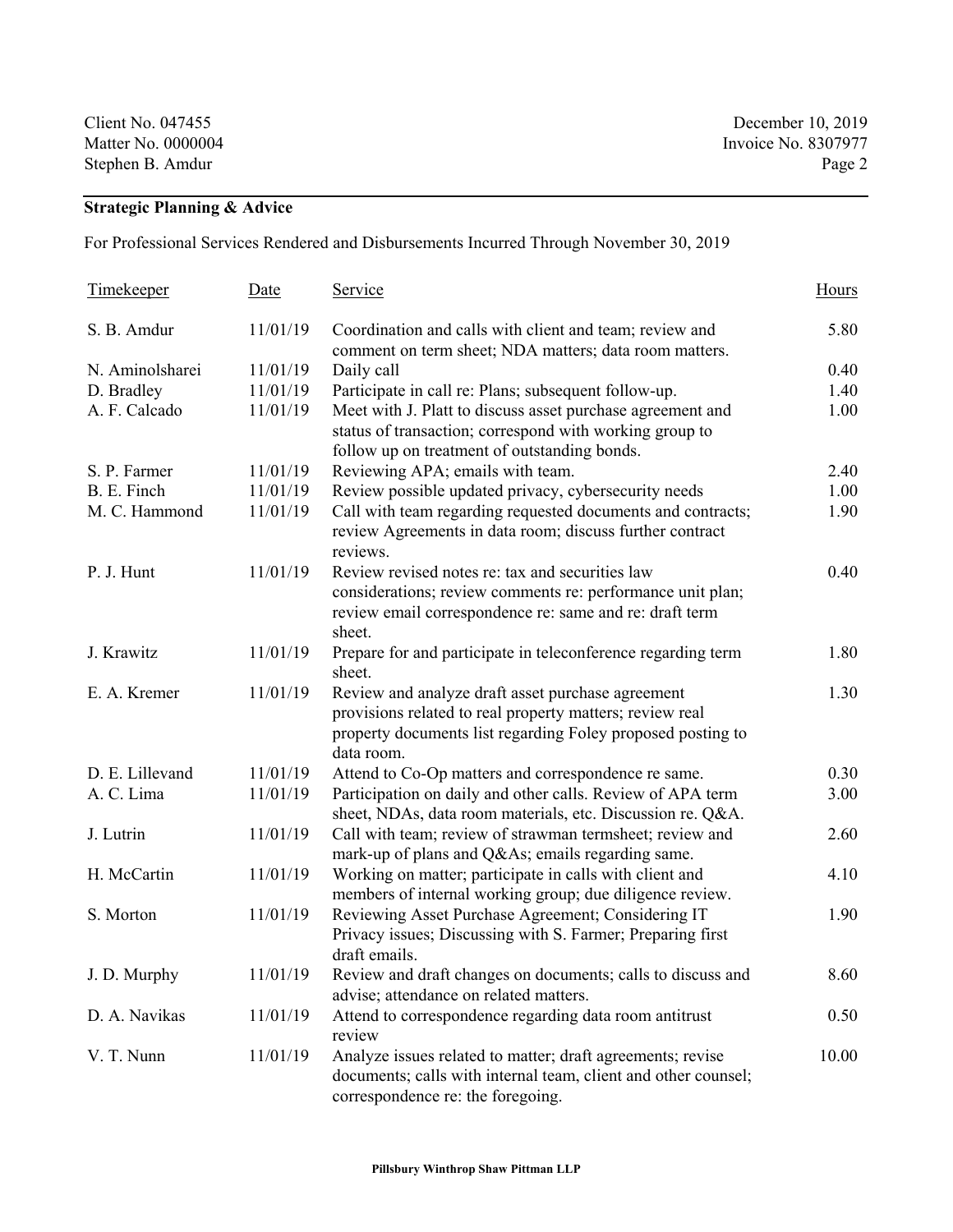| <b>Timekeeper</b> | Date     | Service                                                                                                                                                                                                                                                                                                                                                                     | Hours |
|-------------------|----------|-----------------------------------------------------------------------------------------------------------------------------------------------------------------------------------------------------------------------------------------------------------------------------------------------------------------------------------------------------------------------------|-------|
| J. S. Platt       | 11/01/19 | Co-op research and meetings regarding same.                                                                                                                                                                                                                                                                                                                                 | 1.70  |
| T. Powers         | 11/01/19 | Manage reports and correspondence thereto.                                                                                                                                                                                                                                                                                                                                  | 0.30  |
| M. Pudig          | 11/01/19 | Participate in calls with client and members of working<br>groups.                                                                                                                                                                                                                                                                                                          | 0.70  |
| M. L. Sibarium    | 11/01/19 | Correspondence regarding diligence issues.                                                                                                                                                                                                                                                                                                                                  | 0.20  |
| S. B. Amdur       | 11/03/19 | Calls with client and team; strategic matters; documentation<br>matters.                                                                                                                                                                                                                                                                                                    | 0.40  |
| M. C. Hammond     | 11/03/19 | FERC analysis.                                                                                                                                                                                                                                                                                                                                                              | 0.10  |
| J. E. Judish      | 11/03/19 | Review term sheet and draft Asset Purchase Agreement;<br>make proposed revisions and comments on employment<br>issues.                                                                                                                                                                                                                                                      | 1.30  |
| A. R. Milano      | 11/03/19 | Review and provide comments and revisions regarding<br>initial drafted terms of agreement.                                                                                                                                                                                                                                                                                  | 1.80  |
| V. T. Nunn        | 11/03/19 | Review agreements and provide comments; correspondence<br>on the foregoing.                                                                                                                                                                                                                                                                                                 | 1.00  |
| T. Powers         | 11/03/19 | Correspondence regarding Leidos use agreements.                                                                                                                                                                                                                                                                                                                             | 0.20  |
| M. T. Reese       | 11/03/19 | Review Term Sheet and Asset Purchase Agreement; review<br>net working capital adjustments for energy deals; attend to<br>matter.                                                                                                                                                                                                                                            | 3.00  |
| S. B. Amdur       | 11/04/19 | Coordination and calls with client and team; review of<br>background materials; calls with team.                                                                                                                                                                                                                                                                            | 2.40  |
| S. P. Farmer      | 11/04/19 | Emails regarding privacy/security review.                                                                                                                                                                                                                                                                                                                                   | 1.40  |
| M. C. Hammond     | 11/04/19 | Call with team to discuss contracts; review contracts; answer<br>questions on Asset & Purchase Agreement clauses.                                                                                                                                                                                                                                                           | 1.50  |
| J. Krawitz        | 11/04/19 | Review and draft comments to APA; review and draft<br>comments to tax and securities consideration memo.                                                                                                                                                                                                                                                                    | 5.30  |
| E. A. Kremer      | 11/04/19 | Review and analyze email correspondence and attachments<br>from local counsel regarding real property issues.                                                                                                                                                                                                                                                               | 0.50  |
| D. E. Lillevand   | 11/04/19 | Attend conference call regarding Co-Op alternatives.                                                                                                                                                                                                                                                                                                                        | 0.60  |
| A. C. Lima        | 11/04/19 | Participation on daily and other calls. Discussion re.<br>regulatory process. Review of data room materials, etc.<br>Internal discussions re. IPO/Coop and other alternatives.                                                                                                                                                                                              | 4.00  |
| J. Lutrin         | 11/04/19 | Review and mark-up of APA; calls and emails.                                                                                                                                                                                                                                                                                                                                | 4.00  |
| J. D. Murphy      | 11/04/19 | Review, advise on and draft amendments to documents; calls<br>to discuss.                                                                                                                                                                                                                                                                                                   | 6.40  |
| D. A. Navikas     | 11/04/19 | Call Carlton Fields attorney regarding antitrust issues in due<br>diligence; review draft purchase agreement; confer with V.<br>Nunn regarding comments on same; revise draft of purchase<br>agreement; correspond with M. Pudig regarding virtual data<br>room issues; correspond with M. Hammond regarding<br>review of the virtual data room and the purchase agreement; | 5.70  |
| R. Neely          | 11/04/19 | Review of PPA/JOA Agreements; internal meeting with<br>Regulatory team to discuss status of reviews.                                                                                                                                                                                                                                                                        | 2.30  |
| V. T. Nunn        | 11/04/19 | Call with internal team, client and other counsel; analyze                                                                                                                                                                                                                                                                                                                  | 12.90 |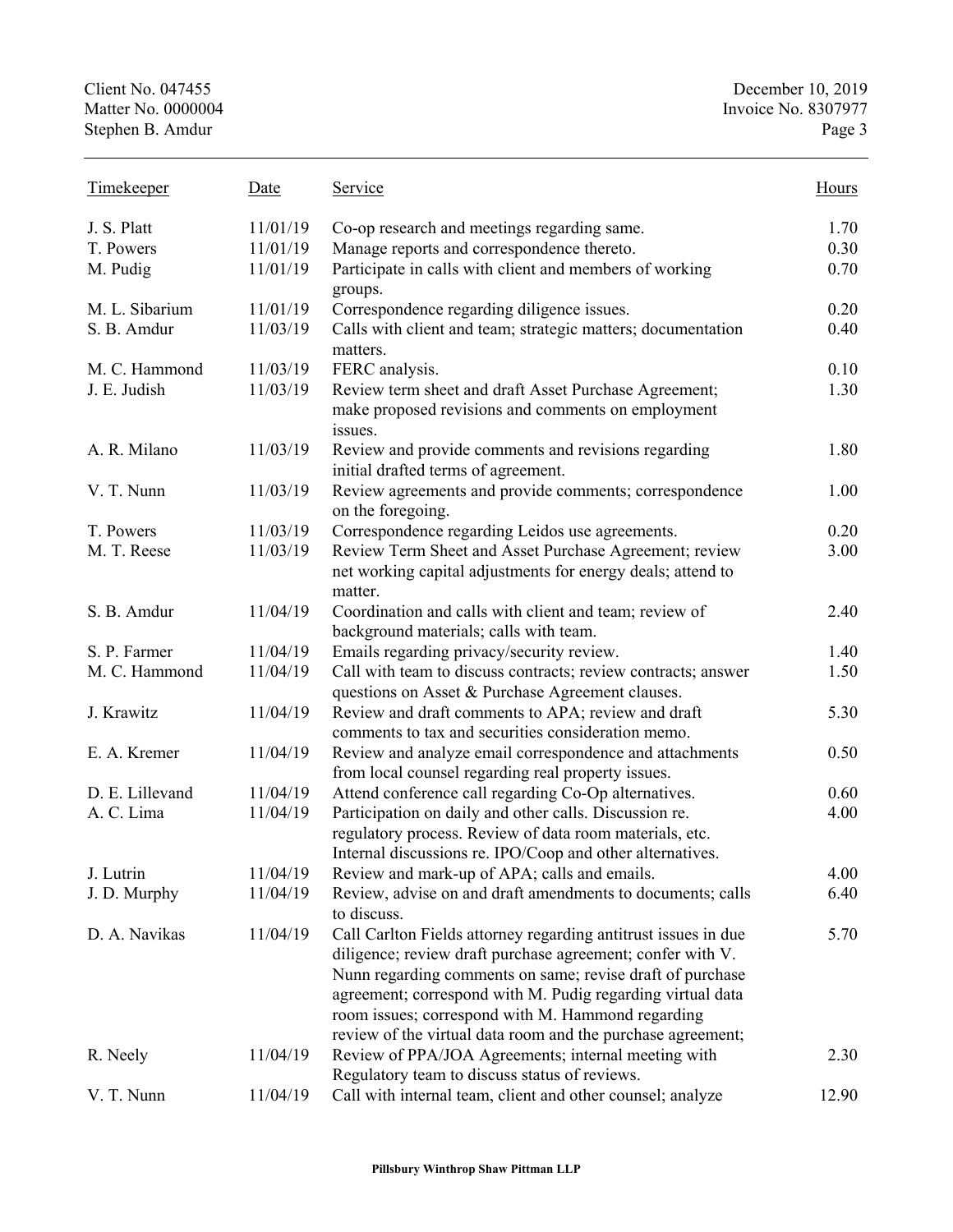| <b>Timekeeper</b> | Date     | Service                                                        | Hours |
|-------------------|----------|----------------------------------------------------------------|-------|
|                   |          | open issue; draft agreement provisions; correspondence re:     |       |
|                   |          | the foregoing and open items.                                  |       |
| J. S. Platt       | 11/04/19 | Conference call with JPM regarding co-op work stream;          | 3.60  |
|                   |          | research regarding existing co-op structures; correspondence   |       |
|                   |          | and telephone calls regarding scheduling group updates and     |       |
|                   |          | processes.                                                     |       |
| T. Powers         | 11/04/19 | Correspondence regarding Leidos use agreement.                 | 0.20  |
| M. T. Reese       | 11/04/19 | Review and revise Asset Purchase Agreement; correspond         | 10.00 |
|                   |          | with V. Nunn regarding same; confer with S. Amdur              |       |
|                   |          | regarding same; review net working capital adjustments for     |       |
|                   |          | utility deals; attend to matter.                               |       |
| M. L. Sibarium    | 11/04/19 | Telephone call with D. Navikas.                                | 0.10  |
| C. Wainwright     | 11/04/19 | Review asset purchase agreemet.                                | 2.50  |
| S. B. Amdur       | 11/05/19 | Coordination with team; strategic matters.                     | 5.40  |
| D. Bradley        | 11/05/19 | Review data room; confer re: matters.                          | 0.30  |
| N. E. Burke       | 11/05/19 | Review draft of purchase agreement; conference with V.         | 1.80  |
|                   |          | Nunn regarding same; participate in update call.               |       |
| A. F. Calcado     | 11/05/19 | Attend weekly update call; meet with J. Platt to discuss draft | 1.00  |
|                   |          | asset purchase agreement; call with V. Nunn to discuss asset   |       |
|                   |          | purchase agreement.                                            |       |
| N. A. Fischer     | 11/05/19 | Review issues re trade due diligence; discuss with R.          | 0.40  |
|                   |          | Motazedi.                                                      |       |
| M. C. Hammond     | 11/05/19 | Review Gantt Chart and task list; respond to questions on      | 3.00  |
|                   |          | Scampi checklist and overall review; project discussion with   |       |
|                   |          | S. Fowler.                                                     |       |
| H. Hollingsworth  | 11/05/19 | Weekly call with internal working group; review purchase       | 1.10  |
|                   |          | agreement; read and respond to emails.                         |       |
| P. J. Hunt        | 11/05/19 | Review emails and attachments re: plans.                       | 0.40  |
| J. Krawitz        | 11/05/19 | Prepare for and participate in internal open deal items call.  | 0.50  |
| E. A. Kremer      | 11/05/19 | Review purchase agreement comments and related email           | 1.20  |
|                   |          | correspondence from co-counsel regarding data room status;     |       |
|                   |          | participate in status conference call; review checklist        |       |
|                   |          | materials.                                                     |       |
| D. E. Lillevand   | 11/05/19 | Attend IPO structuring conference call; attend co-op           | 2.20  |
|                   |          | conference call; attend to research regarding Gun jumping      |       |
|                   |          | issues related to proposed IPO.                                |       |
| A. C. Lima        | 11/05/19 | Participation on daily and other calls. Discussion re.         | 4.00  |
|                   |          | regulatory process. Review of APA schedules, data room         |       |
|                   |          | materials, etc. Internal discussions re. IPO/Coop and other    |       |
|                   |          | alternatives.                                                  |       |
| J. Lutrin         | 11/05/19 | Prepare for and participate in call with JEA; discussions with | 3.00  |
|                   |          | team regarding same; emails regarding same.                    |       |
| A. M. McKnight    | 11/05/19 | Attend Scampi weekly update call.                              | 0.20  |
| R. Motazedi       | 11/05/19 | Review Asset and Purchase Sale Agreement regarding             | 1.60  |
|                   |          |                                                                |       |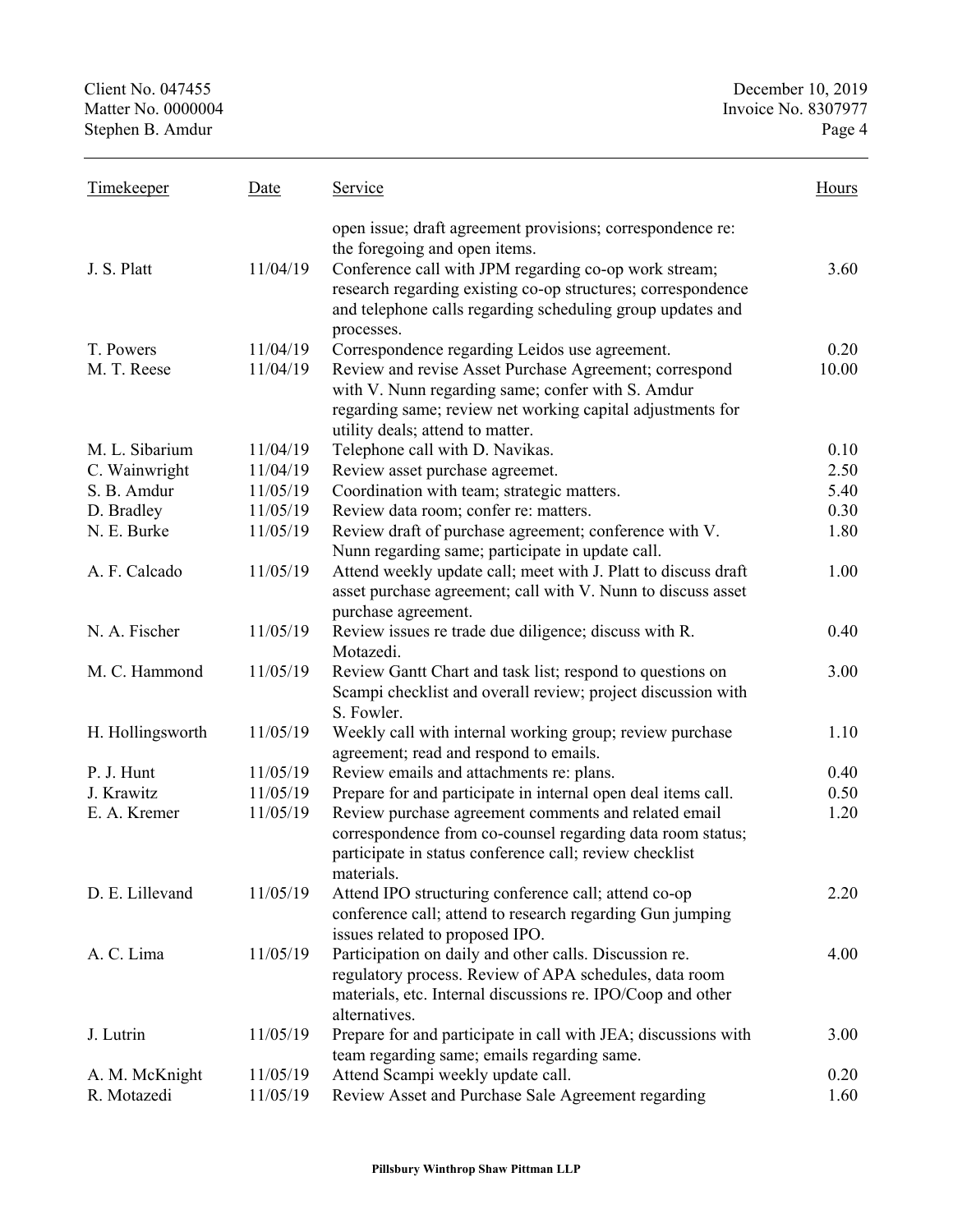| <b>Timekeeper</b>             | Date                 | Service                                                                                                                                                                                                          | Hours        |
|-------------------------------|----------------------|------------------------------------------------------------------------------------------------------------------------------------------------------------------------------------------------------------------|--------------|
| J. D. Murphy<br>D. A. Navikas | 11/05/19<br>11/05/19 | potential CFIUS concerns; discuss with N. Fischer.<br>Advise on agreement; draft amendments.<br>Confer with team regarding antitrust issues; correspond with                                                     | 6.80<br>8.20 |
|                               |                      | FTI regarding economic analysis; attend to correspondence<br>regarding due diligence issues.                                                                                                                     |              |
| V. T. Nunn                    | 11/05/19             | Calls with internal team, client and other counsel; analyze<br>open issues; correspondence re: the foregoing and open<br>items; negotiate agreement.                                                             | 13.00        |
| J. S. Platt                   | 11/05/19             | Participate in IPO and Co-Op conference calls; Co-Op<br>research regarding other existing co-ops and structures;<br>review Purchase Agreement regarding defeasance<br>mechanics.                                 | 3.70         |
| T. Powers                     | 11/05/19             | Daily call with client; calls regarding VDR; update call;<br>correspondence regarding antitrust matters.                                                                                                         | 2.10         |
| M. T. Reese                   | 11/05/19             | Review and revise Asset Purchase Agreement; draft<br>purchase price adjustment definitions for net working capital<br>adjustment; participate in weekly status call; attend to matter.                           | 2.00         |
| C. Wainwright                 | 11/05/19             | Prepare purchase agreement comments; review revised<br>checklist and related materials.                                                                                                                          | 1.80         |
| M. A. Warley                  | 11/05/19             | Review materials relating to electricity generation markets<br>and JEA marketing; call regarding status of clean room<br>review projects.                                                                        | 3.90         |
| R. S. Zarghamee               | 11/05/19             | Review draft Purchase Agreement; research Florida release<br>reporting requirements.                                                                                                                             | 2.80         |
| S. B. Amdur                   | 11/06/19             | Calls with client and team; review of background materials;<br>strategic discussions with team.                                                                                                                  | 4.30         |
| D. Bradley                    | 11/06/19             | Review data room; confer re: plans.                                                                                                                                                                              | 0.60         |
| N. E. Burke                   | 11/06/19             | Review and respond to questions from V. Nunn regarding<br>allocation.                                                                                                                                            | 0.50         |
| A. F. Calcado                 | 11/06/19             | Call with Greenberg Traurig to discuss treatment of<br>outstanding bonds.                                                                                                                                        | 0.50         |
| H. Hollingsworth              | 11/06/19             | Communicate with working group; review data room.                                                                                                                                                                | 0.50         |
| J. Krawitz                    | 11/06/19             | Research regarding COBRA liability in an asset sale; email<br>correspondence regarding same; draft APA language<br>regarding same.                                                                               | 2.00         |
| E. A. Kremer                  | 11/06/19             | Review and analyze local counsel markup of purchase<br>agreement provisions regarding real property assets; review<br>updated list of critical assets from co-counsel in connection<br>with data room materials. | 1.50         |
| D. E. Lillevand               | 11/06/19             | Co-op transaction update call.                                                                                                                                                                                   | 0.40         |
| A. C. Lima                    | 11/06/19             | Participation on daily and other calls. Discussion re.<br>regulatory process. Review of APA schedules, data room<br>materials, etc. Internal discussions re. IPO/Coop and other<br>alternatives.                 | 4.00         |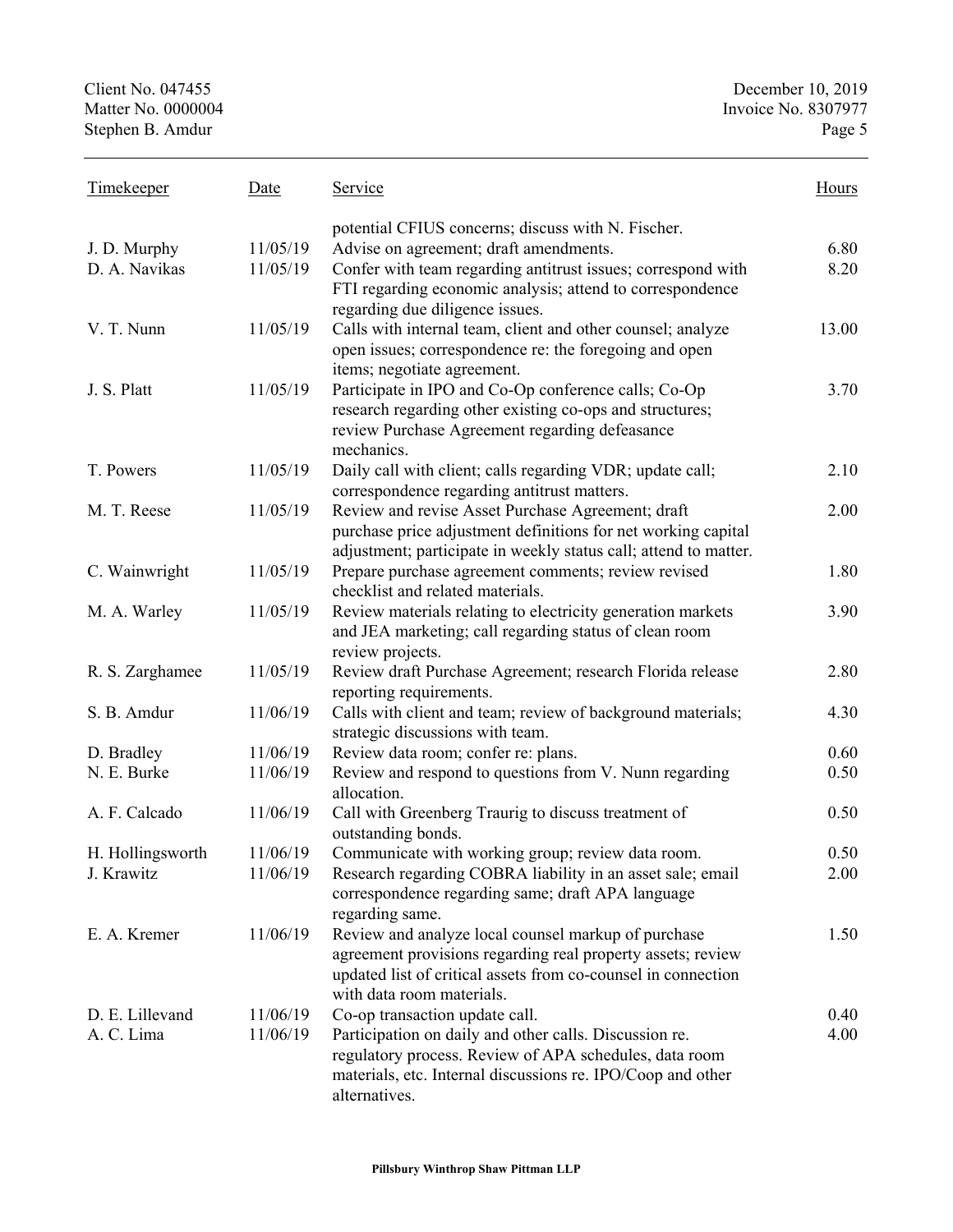| <b>Timekeeper</b> | Date     | Service                                                                                                                                                                                                                                                                                                                                                       | Hours |
|-------------------|----------|---------------------------------------------------------------------------------------------------------------------------------------------------------------------------------------------------------------------------------------------------------------------------------------------------------------------------------------------------------------|-------|
| J. Lutrin         | 11/06/19 | Drafting responses; research regarding COBRA; emails<br>regarding same, VDR review and benefit plan analysis.                                                                                                                                                                                                                                                 | 1.50  |
| H. McCartin       | 11/06/19 | Working on matter; participate in calls with client and<br>members of internal working group; due diligence review.                                                                                                                                                                                                                                           | 7.40  |
| R. Motazedi       | 11/06/19 | Review Asset and Purchase Sale Agreement; summary of<br>potential concerns.                                                                                                                                                                                                                                                                                   | 3.50  |
| J. D. Murphy      | 11/06/19 | Cal to discuss issues; advise on structure; draft amendments<br>to agreement; advise on related issues.                                                                                                                                                                                                                                                       | 7.80  |
| D. A. Navikas     | 11/06/19 | Analyze antitrust framework for electric industry; draft<br>outline of econometric analysis; correspond with team<br>regarding same; confer regarding analysis of potential<br>bidders; correspondence regarding review of virtual data<br>room; attend conference call with team regarding antitrust<br>issues.                                              | 8.40  |
| V. T. Nunn        | 11/06/19 | Calls with internal team, client and other counsel; draft<br>agreement; analyze open issues; correspondence re: the<br>foregoing and open items.                                                                                                                                                                                                              | 13.20 |
| J. S. Platt       | 11/06/19 | Conference call regarding Co-Op work stream with working<br>group; telephone call regarding Bond Defeasance and review<br>of Indentures.                                                                                                                                                                                                                      | 2.40  |
| T. Powers         | 11/06/19 | Review and comment on checklist; call with client regarding<br>data room; call regarding procurement.                                                                                                                                                                                                                                                         | 1.70  |
| M. R. Rabinowitz  | 11/06/19 | Review and edit draft CFIUS guidance from R. Motazedi.                                                                                                                                                                                                                                                                                                        | 0.40  |
| M. L. Sibarium    | 11/06/19 | Telephone call with Pillsbury team and client regarding data<br>room issues; review emails regarding diligence issues.                                                                                                                                                                                                                                        | 0.80  |
| M. A. Warley      | 11/06/19 | Calls with dataroom review teams to discuss content, review<br>procedures, and potential antitrust review of categories of<br>documents; review data on potential bidders to assess<br>potential antitrust risks; call with JEA to discuss dataroom<br>review procedures; review additional research on potential<br>antitrust market definitions and issues. | 6.30  |
| N. Zhang          | 11/06/19 | Internally discuss due diligence and IP reps, and review IP<br>reps                                                                                                                                                                                                                                                                                           | 0.40  |
| S. B. Amdur       | 11/07/19 | Calls with client and team; strategic discussions.                                                                                                                                                                                                                                                                                                            | 4.10  |
| N. E. Burke       | 11/07/19 | Review and respond to issues regarding transfer tax.                                                                                                                                                                                                                                                                                                          | 0.50  |
| A. K. Fiedler     | 11/07/19 | Conference with V. Nunn regarding transaction and timing.                                                                                                                                                                                                                                                                                                     | 0.50  |
| M. C. Hammond     | 11/07/19 | Discuss anti-trust folder review project.                                                                                                                                                                                                                                                                                                                     | 0.10  |
| H. Hollingsworth  | 11/07/19 | Weekly call with working group.                                                                                                                                                                                                                                                                                                                               | 0.20  |
| D. E. Lillevand   | 11/07/19 | Attend to review of IPO and Co-Op presentation slides and<br>conference call re same.                                                                                                                                                                                                                                                                         | 1.20  |
| A. C. Lima        | 11/07/19 | Participation on daily and other calls. Discussion re.<br>regulatory process. Review of APA schedules, Q&As, data<br>room materials, etc. Internal discussions re. IPO/Coop and<br>other alternatives.                                                                                                                                                        | 5.50  |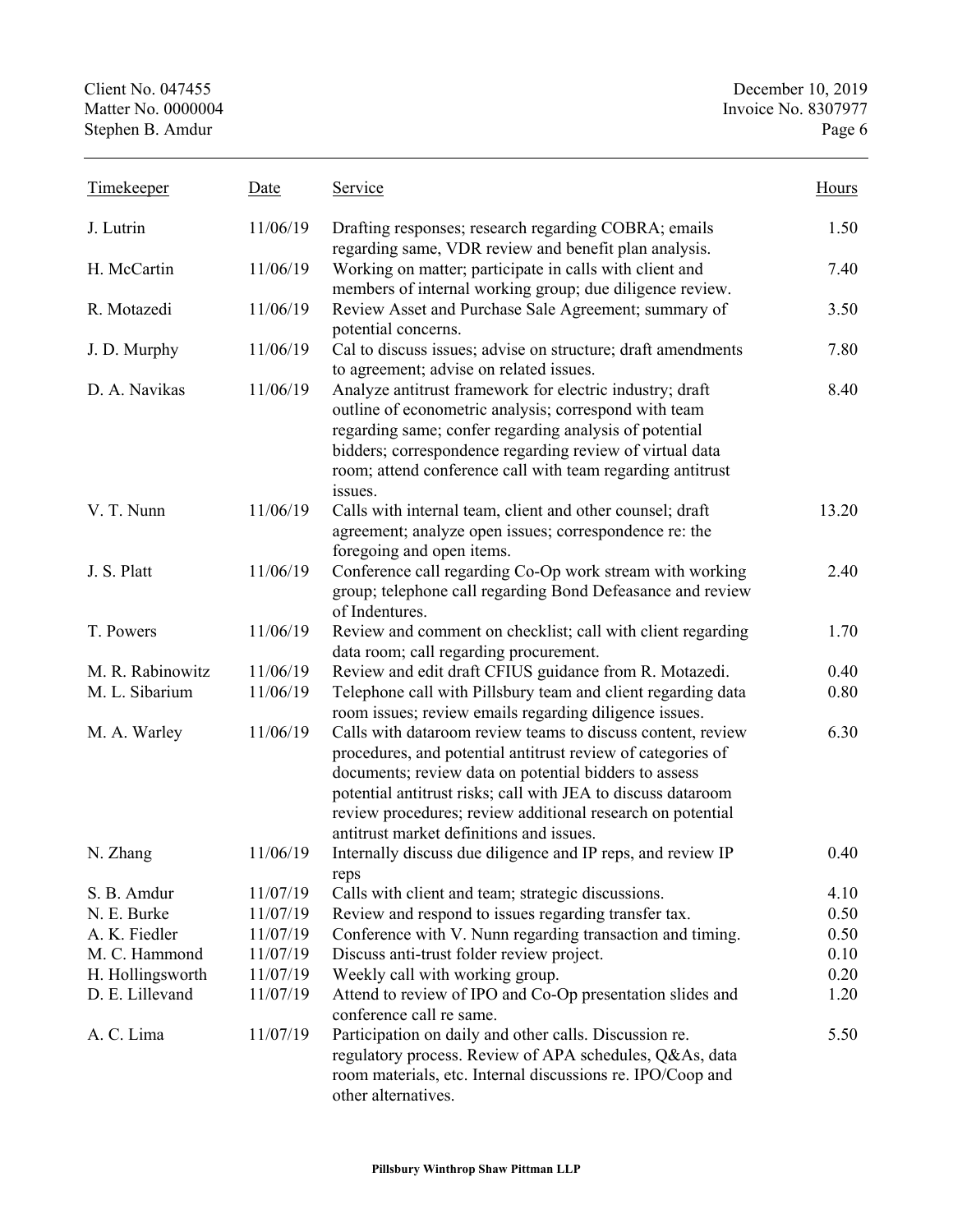| Timekeeper      | Date     | <u>Service</u>                                                                                                                                                                                                                                                                                                                                                                                                                                                                                                                                                                                    | Hours |
|-----------------|----------|---------------------------------------------------------------------------------------------------------------------------------------------------------------------------------------------------------------------------------------------------------------------------------------------------------------------------------------------------------------------------------------------------------------------------------------------------------------------------------------------------------------------------------------------------------------------------------------------------|-------|
| J. Lutrin       | 11/07/19 | Attention to emails regarding APA and benefit plans.                                                                                                                                                                                                                                                                                                                                                                                                                                                                                                                                              | 0.30  |
| J. D. Murphy    | 11/07/19 | Review and advise on debt; review and advise on related<br>issues.                                                                                                                                                                                                                                                                                                                                                                                                                                                                                                                                | 6.20  |
| D. A. Navikas   | 11/07/19 | Research framework for Federal Energy Regulatory<br>Commission and Department of Justice reviews; analyze<br>similarities and differences in FERC and DOJ antitrust<br>reviews; review scoping document for FTI economic<br>analysis of electric market; draft summary of economic<br>analysis of electric market for M. Sibarium; discuss same<br>with M. Sibarium; correspond with JEA regarding antitrust<br>analysis of the electric and water businesses; confer with<br>investment bankers regarding bidders and potential business<br>overlaps; correspondence regarding economic analysis | 5.30  |
| V. T. Nunn      | 11/07/19 | Calls with internal team, client and other counsel; call on<br>regulatory matters; draft agreement; analyze open issues;<br>correspondence re: the foregoing and open items.                                                                                                                                                                                                                                                                                                                                                                                                                      | 15.70 |
| J. S. Platt     | 11/07/19 | Begin review of IPO slides; participate in update telephone<br>calls.                                                                                                                                                                                                                                                                                                                                                                                                                                                                                                                             | 2.50  |
| T. Powers       | 11/07/19 | Update call with Foley; weekly group update call; regulatory<br>update call; correspondence regarding Leidos use agreement.                                                                                                                                                                                                                                                                                                                                                                                                                                                                       | 3.60  |
| M. T. Reese     | 11/07/19 | Attend weekly status call for Project Scampi.                                                                                                                                                                                                                                                                                                                                                                                                                                                                                                                                                     | 0.30  |
| M. L. Sibarium  | 11/07/19 | Telephone calls with JEA operations team and D. Navikas;<br>exchange emails with team.                                                                                                                                                                                                                                                                                                                                                                                                                                                                                                            | 1.00  |
| M. A. Warley    | 11/07/19 | Call with JEA to discuss gas and energy contracts in data<br>room.                                                                                                                                                                                                                                                                                                                                                                                                                                                                                                                                | 2.10  |
| N. Zhang        | 11/07/19 | Review/revise intellectual property reps                                                                                                                                                                                                                                                                                                                                                                                                                                                                                                                                                          | 0.50  |
| S. B. Amdur     | 11/08/19 | Calls with client and team; strategic discussions with team;<br>coordination of documentation matters.                                                                                                                                                                                                                                                                                                                                                                                                                                                                                            | 2.20  |
| P. J. Hunt      | 11/08/19 | Review email correspondence re: benefit provisions in<br>purchase agreement.                                                                                                                                                                                                                                                                                                                                                                                                                                                                                                                      | 0.20  |
| J. Krawitz      | 11/08/19 | Draft language to APA regarding Buyer incentive and<br>benefit plans; email correspondence regarding same.                                                                                                                                                                                                                                                                                                                                                                                                                                                                                        | 0.90  |
| D. E. Lillevand | 11/08/19 | Attend conference call regarding co-op matters; review and<br>provide comments to draft IPO and gun jumping<br>presentation and phone call with J. Platt re same.                                                                                                                                                                                                                                                                                                                                                                                                                                 | 1.80  |
| A. C. Lima      | 11/08/19 | Participation on daily and other calls. Discussion re.<br>regulatory process. Review of APA schedules, Q&As, data<br>room materials, etc. Internal discussions re. IPO/Coop and<br>other alternatives.                                                                                                                                                                                                                                                                                                                                                                                            | 3.00  |
| J. Lutrin       | 11/08/19 | Draft benefits covenants for APA; emails regarding same.                                                                                                                                                                                                                                                                                                                                                                                                                                                                                                                                          | 0.60  |
| A. M. McKnight  | 11/08/19 | Correspondence with S. Amdur regarding P3 concession<br>term sheet.                                                                                                                                                                                                                                                                                                                                                                                                                                                                                                                               | 0.30  |
| J. D. Murphy    | 11/08/19 | Review and draft amendments to agreement.                                                                                                                                                                                                                                                                                                                                                                                                                                                                                                                                                         | 3.40  |
| D. A. Navikas   | 11/08/19 | Correspond with J. Cochrane at FTI regarding antitrust                                                                                                                                                                                                                                                                                                                                                                                                                                                                                                                                            | 9.70  |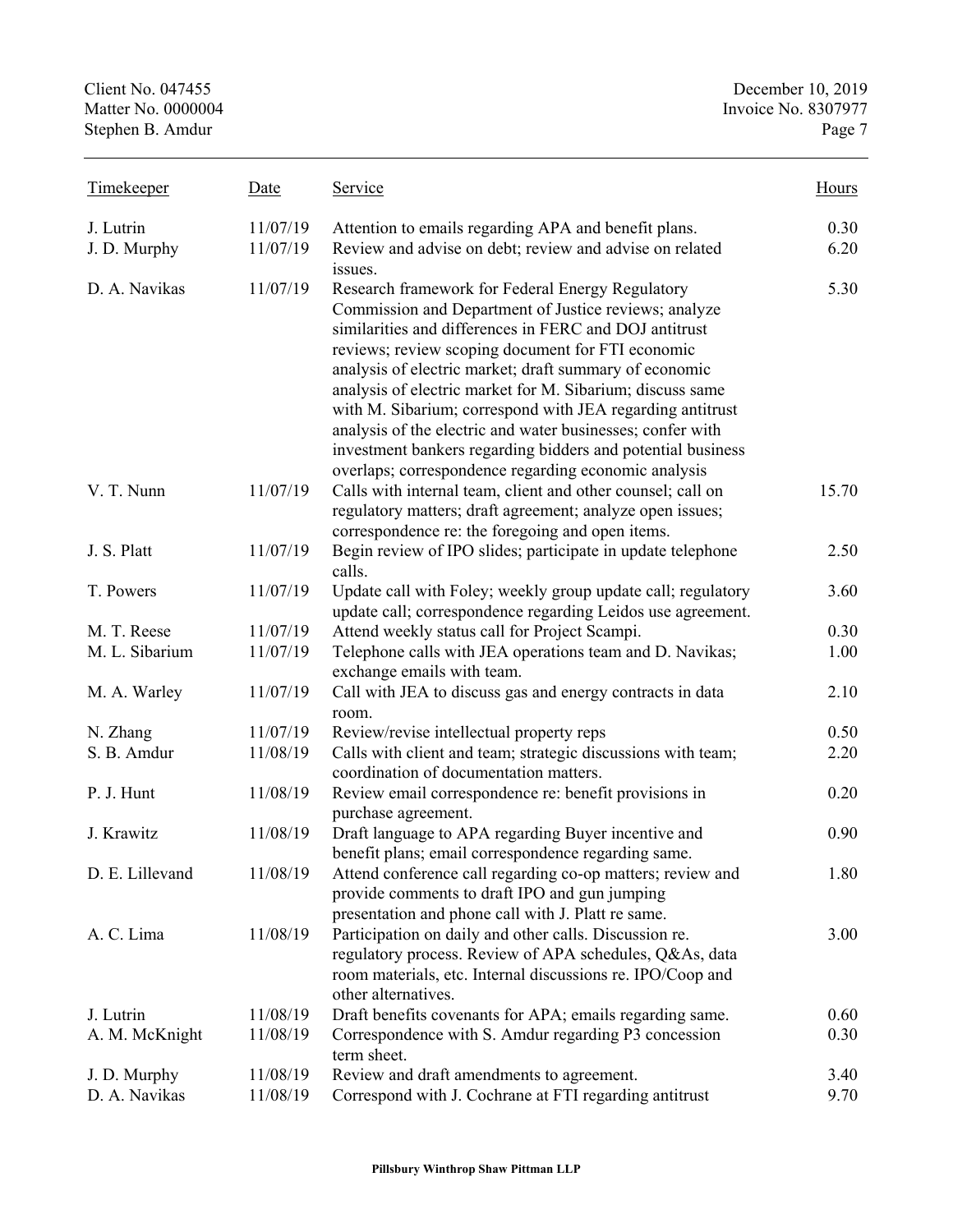| <b>Timekeeper</b> | Date     | Service                                                                                                                                                                                                                                                                                                                                                                                                                                                                                                                                                                                                                                                                                                                                   | Hours |
|-------------------|----------|-------------------------------------------------------------------------------------------------------------------------------------------------------------------------------------------------------------------------------------------------------------------------------------------------------------------------------------------------------------------------------------------------------------------------------------------------------------------------------------------------------------------------------------------------------------------------------------------------------------------------------------------------------------------------------------------------------------------------------------------|-------|
|                   |          | analysis; correspond with A. Lima regarding negotiation<br>instructions; review draft of same; attend conference call<br>with JEA regarding antitrust analysis of electric business;<br>attend conference call with FTI regarding analysis of water<br>and wastewater material in the virtual data room; research<br>exemption from HSR notification for transactions subject to<br>agency approval; correspond with team regarding antitrust<br>review of the virtual data room; draft memorandum<br>regarding antitrust issues in due diligence; draft clean team<br>agreement for Project Scampi; correspond with investment<br>banks regarding clean teams in virtual data room;<br>correspondence regarding nondisclosure agreement. |       |
| V. T. Nunn        | 11/08/19 | Calls with internal team, client and other counsel; draft<br>agreement; review data room items; analyze open issues;<br>correspondence re: the foregoing and other matters.                                                                                                                                                                                                                                                                                                                                                                                                                                                                                                                                                               | 8.50  |
| J. S. Platt       | 11/08/19 | Review IPO slide comments; conference call with Foley<br>regarding co-ops; conference call with Greenburg regarding<br>defeasance.                                                                                                                                                                                                                                                                                                                                                                                                                                                                                                                                                                                                        | 3.50  |
| T. Powers         | 11/08/19 | Daily update call; correspondence with client regarding<br>matters; call regarding Q&A correspondence regarding<br>VDR.                                                                                                                                                                                                                                                                                                                                                                                                                                                                                                                                                                                                                   | 1.40  |
| M. T. Reese       | 11/08/19 | Correspond with S. Amdur regarding P3 proposal; attend to<br>matter.                                                                                                                                                                                                                                                                                                                                                                                                                                                                                                                                                                                                                                                                      | 0.50  |
| C. Wainwright     | 11/08/19 | Review purchase agreement comments.                                                                                                                                                                                                                                                                                                                                                                                                                                                                                                                                                                                                                                                                                                       | 1.30  |
| M. A. Warley      | 11/08/19 | Review contracts spreadsheet to identify documents for<br>clean team sequestration.                                                                                                                                                                                                                                                                                                                                                                                                                                                                                                                                                                                                                                                       | 6.30  |
| S. B. Amdur       | 11/09/19 | Calls with client and team; review of background material;<br>strategic discussions with team.                                                                                                                                                                                                                                                                                                                                                                                                                                                                                                                                                                                                                                            | 3.20  |
| A. M. McKnight    | 11/09/19 | Call with S. Amdur and M. Reese; call with M. Reese;<br>review P3 concession proposal; research concession<br>precedents.                                                                                                                                                                                                                                                                                                                                                                                                                                                                                                                                                                                                                 | 3.00  |
| V. T. Nunn        | 11/09/19 | Draft agreement; review and analyze open issues.                                                                                                                                                                                                                                                                                                                                                                                                                                                                                                                                                                                                                                                                                          | 14.00 |
| M. T. Reese       | 11/09/19 | Participate in conference call regarding P3 proposal; review<br>same; confer and correspond regarding same; attend to<br>transaction.                                                                                                                                                                                                                                                                                                                                                                                                                                                                                                                                                                                                     | 3.00  |
| V. T. Nunn        | 11/10/19 | Draft agreement; review and analyze open issues;<br>correspondence re: the foregoing.                                                                                                                                                                                                                                                                                                                                                                                                                                                                                                                                                                                                                                                     | 11.80 |
| M. T. Reese       | 11/10/19 | Review materials on Florida P3 transactions.                                                                                                                                                                                                                                                                                                                                                                                                                                                                                                                                                                                                                                                                                              | 2.00  |
| S. B. Amdur       | 11/11/19 | Calls with team; review of draft documentation; strategic<br>discussions with team.                                                                                                                                                                                                                                                                                                                                                                                                                                                                                                                                                                                                                                                       | 0.70  |
| H. Hollingsworth  | 11/11/19 | Communicate with internal working group RE purchase<br>agreement.                                                                                                                                                                                                                                                                                                                                                                                                                                                                                                                                                                                                                                                                         | 0.60  |
| D. E. Lillevand   | 11/11/19 | Review comments to updated IPO presentation.                                                                                                                                                                                                                                                                                                                                                                                                                                                                                                                                                                                                                                                                                              | 0.40  |
| A. C. Lima        | 11/11/19 | Review of APA, concession materials etc. Internal                                                                                                                                                                                                                                                                                                                                                                                                                                                                                                                                                                                                                                                                                         | 1.00  |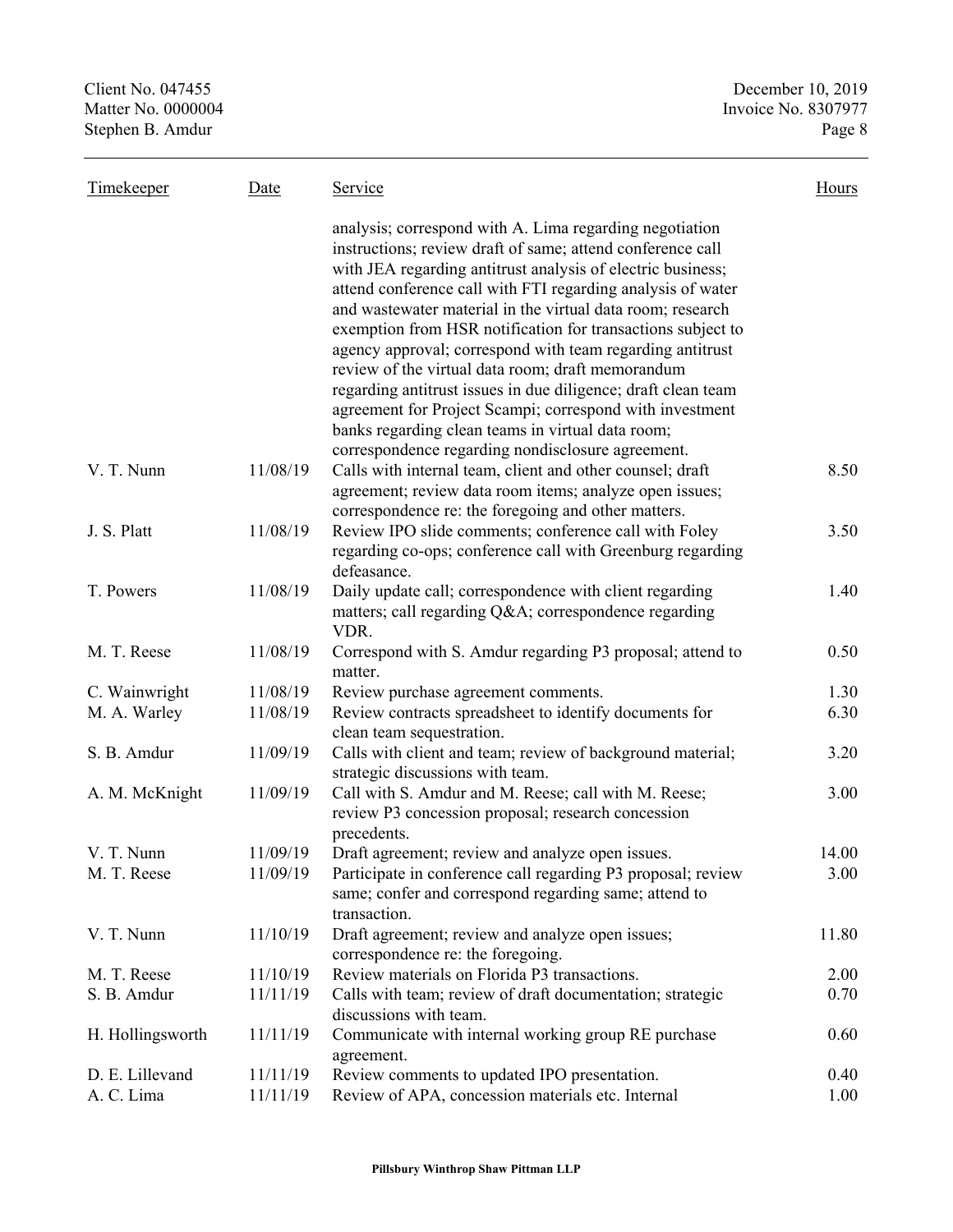| <b>Timekeeper</b> | Date     | Service                                                                                                                                                                                                                                                                                                                                                                                                 | Hours |
|-------------------|----------|---------------------------------------------------------------------------------------------------------------------------------------------------------------------------------------------------------------------------------------------------------------------------------------------------------------------------------------------------------------------------------------------------------|-------|
|                   |          | discussions re. IPO/Coop and other alternatives.                                                                                                                                                                                                                                                                                                                                                        |       |
| H. McCartin       | 11/11/19 | Working on matter; participate in calls with client and                                                                                                                                                                                                                                                                                                                                                 | 8.50  |
|                   |          | members of internal working group; due diligence review.                                                                                                                                                                                                                                                                                                                                                |       |
| A. M. McKnight    | 11/11/19 | Review JEA P3 proposal and concession precedents.                                                                                                                                                                                                                                                                                                                                                       | 4.00  |
| J. D. Murphy      | 11/11/19 | Review and draft agreement.                                                                                                                                                                                                                                                                                                                                                                             | 14.50 |
| D. A. Navikas     | 11/11/19 | Review Project Scampi nondisclosure agreement; draft clean<br>team agreement; correspond with M. Sibarium regarding<br>nondisclosure and clean team agreements; research antitrust<br>economists and econometric analyses used in electric<br>industry; correspond JEA regarding antitrust analysis of<br>electric business; correspond with M. Sibarium regarding<br>antitrust issues in due diligence | 5.10  |
| V. T. Nunn        | 11/11/19 | Draft and revise agreement; review and analyze open issues;<br>correspondence re: the foregoing and ongoing matters; calls<br>with internal team, client and other counsel.                                                                                                                                                                                                                             | 22.00 |
| J. S. Platt       | 11/11/19 | Discussions and conference calls regarding IPO and Co-Op<br>slides.                                                                                                                                                                                                                                                                                                                                     | 1.30  |
| T. Powers         | 11/11/19 | Review IPO slides; review and comment on VDR items;<br>manage same.                                                                                                                                                                                                                                                                                                                                     | 0.80  |
| M. T. Reese       | 11/11/19 | Review precedent for P3 concession; confer with D. Welch<br>regarding draft term sheet for P3 concession; correspond<br>with A. McKnight regarding same.                                                                                                                                                                                                                                                | 2.50  |
| M. L. Sibarium    | 11/11/19 | Telephone call with D. Navikas; review emails from D.<br>Navikas regarding interview with client regarding gas<br>purchasing/sale; exchange emails with D. Navikas regarding<br>expert witnesses.                                                                                                                                                                                                       | 0.60  |
| M. A. Warley      | 11/11/19 | Review and edit draft clean team agreement; review<br>contracts in data room for potential antitrust concerns and<br>clean team sequestration.                                                                                                                                                                                                                                                          | 6.20  |
| S. B. Amdur       | 11/12/19 | Calls with client and team; review of background materials.                                                                                                                                                                                                                                                                                                                                             | 2.90  |
| D. Bradley        | 11/12/19 | Review data room; revise data room folder and actions<br>document.                                                                                                                                                                                                                                                                                                                                      | 0.40  |
| N. E. Burke       | 11/12/19 | Conference with J. Platt and B. Wainwright regarding tax<br>exempt bond issues.                                                                                                                                                                                                                                                                                                                         | 0.50  |
| S. P. Farmer      | 11/12/19 | Email regarding security representations.                                                                                                                                                                                                                                                                                                                                                               | 2.60  |
| B. E. Finch       | 11/12/19 | Follow up on sales agreement language                                                                                                                                                                                                                                                                                                                                                                   | 1.20  |
| M. C. Hammond     | 11/12/19 | Meet with S. Fowler to discuss antitrust review of Data<br>Room documents prior to opening data room to bidders;<br>review data room.                                                                                                                                                                                                                                                                   | 0.80  |
| H. Hollingsworth  | 11/12/19 | Communicate with internal working group.                                                                                                                                                                                                                                                                                                                                                                | 0.90  |
| J. E. Judish      | 11/12/19 | Review and respond emails re asset purchase agreement<br>provisions; research WARN Act provisions; emails re same.                                                                                                                                                                                                                                                                                      | 1.10  |
| E. A. Kremer      | 11/12/19 | Review current issues regarding transaction and real<br>property materials; review and respond regarding analysis of                                                                                                                                                                                                                                                                                    | 0.60  |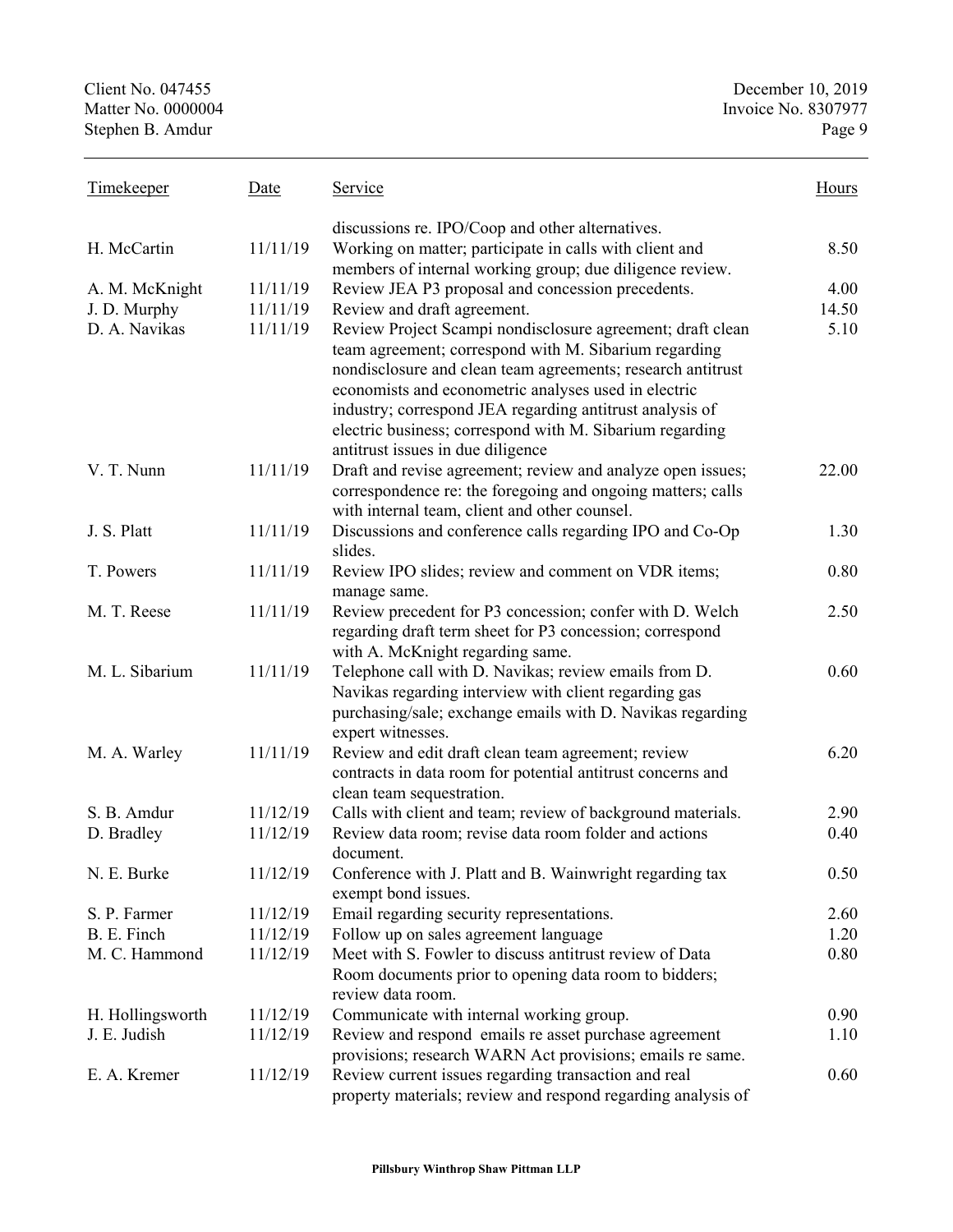| <b>Timekeeper</b> | Date     | Service                                                                                                                                                                                                                                                                                                                                                                                                                                                                                                 | Hours |
|-------------------|----------|---------------------------------------------------------------------------------------------------------------------------------------------------------------------------------------------------------------------------------------------------------------------------------------------------------------------------------------------------------------------------------------------------------------------------------------------------------------------------------------------------------|-------|
|                   |          | conveyance documents for transfer of leased assets.                                                                                                                                                                                                                                                                                                                                                                                                                                                     |       |
| D. E. Lillevand   | 11/12/19 | Attend to review of IPO and private placement slides and<br>correspondence re same.                                                                                                                                                                                                                                                                                                                                                                                                                     | 1.20  |
| A. C. Lima        | 11/12/19 | Participation on daily and other calls. Discussion re.<br>regulatory process. Review of APA and its schedules,<br>Q&As, data room materials, etc. Internal discussions re.<br>IPO/Coop and other alternatives.                                                                                                                                                                                                                                                                                          | 6.00  |
| J. Lutrin         | 11/12/19 | Attention to emails regarding APA.                                                                                                                                                                                                                                                                                                                                                                                                                                                                      | 0.20  |
| H. McCartin       | 11/12/19 | Working on matter; participate in calls with client and<br>members of internal working group; due diligence review.                                                                                                                                                                                                                                                                                                                                                                                     | 5.10  |
| J. D. Murphy      | 11/12/19 | Review and draft amendments to agreement.                                                                                                                                                                                                                                                                                                                                                                                                                                                               | 5.60  |
| D. A. Navikas     | 11/12/19 | Attend conference call with attorneys from Pennington<br>regarding antitrust review of water and wastewater material<br>in the virtual data room; revise memorandum regarding<br>antitrust issues in due diligence; correspond regarding<br>analysis of the electric system; review virtual data room<br>materials for antitrust sensitivity; confer regarding<br>management of the virtual data room; correspond with M.<br>Sibarium regarding antitrust precautions taken in the virtual<br>data room | 5.30  |
| V. T. Nunn        | 11/12/19 | Draft and revise agreement; review and analyze open issues;<br>correspondence re: the foregoing and ongoing matters; calls<br>with internal team, client and other counsel; review data<br>room responses.                                                                                                                                                                                                                                                                                              | 18.30 |
| J. S. Platt       | 11/12/19 | Conference calls regarding IPO presentations and research<br>regarding same; review slides for presentation.                                                                                                                                                                                                                                                                                                                                                                                            | 2.50  |
| T. Powers         | 11/12/19 | Daily update call with client; call regarding data room;<br>manage diligence; review private placement matters;<br>correspondence regarding antitrust matters.                                                                                                                                                                                                                                                                                                                                          | 3.20  |
| M. T. Reese       | 11/12/19 | Review precedents for P3 concessions; participate in internal<br>status conference call.                                                                                                                                                                                                                                                                                                                                                                                                                | 1.00  |
| M. L. Sibarium    | 11/12/19 | Edit diligence antitrust memo; exchange emails with D.<br>Navikas regarding same and follow up calls with client.                                                                                                                                                                                                                                                                                                                                                                                       | 1.40  |
| C. Wainwright     | 11/12/19 | Continue review of purchase agreement.                                                                                                                                                                                                                                                                                                                                                                                                                                                                  | 1.50  |
| D. Welch          | 11/12/19 | Review template Concession Agreement and prepare Term<br>Sheet for P3 Concession and Lease Agreement.                                                                                                                                                                                                                                                                                                                                                                                                   | 7.10  |
| S. B. Amdur       | 11/13/19 | Calls with team; strategic discussions with team; review of<br>background materials.                                                                                                                                                                                                                                                                                                                                                                                                                    | 4.40  |
| N. E. Burke       | 11/13/19 | Conference with J. Platt regarding tax consequences of<br>alternative scenarios.                                                                                                                                                                                                                                                                                                                                                                                                                        | 0.30  |
| M. C. Hammond     | 11/13/19 | Review Information Request Tracker and identify contracts<br>and agreements.                                                                                                                                                                                                                                                                                                                                                                                                                            | 1.00  |
| H. Hollingsworth  | 11/13/19 | Discuss data room information with N. Burke; review data<br>room.                                                                                                                                                                                                                                                                                                                                                                                                                                       | 0.20  |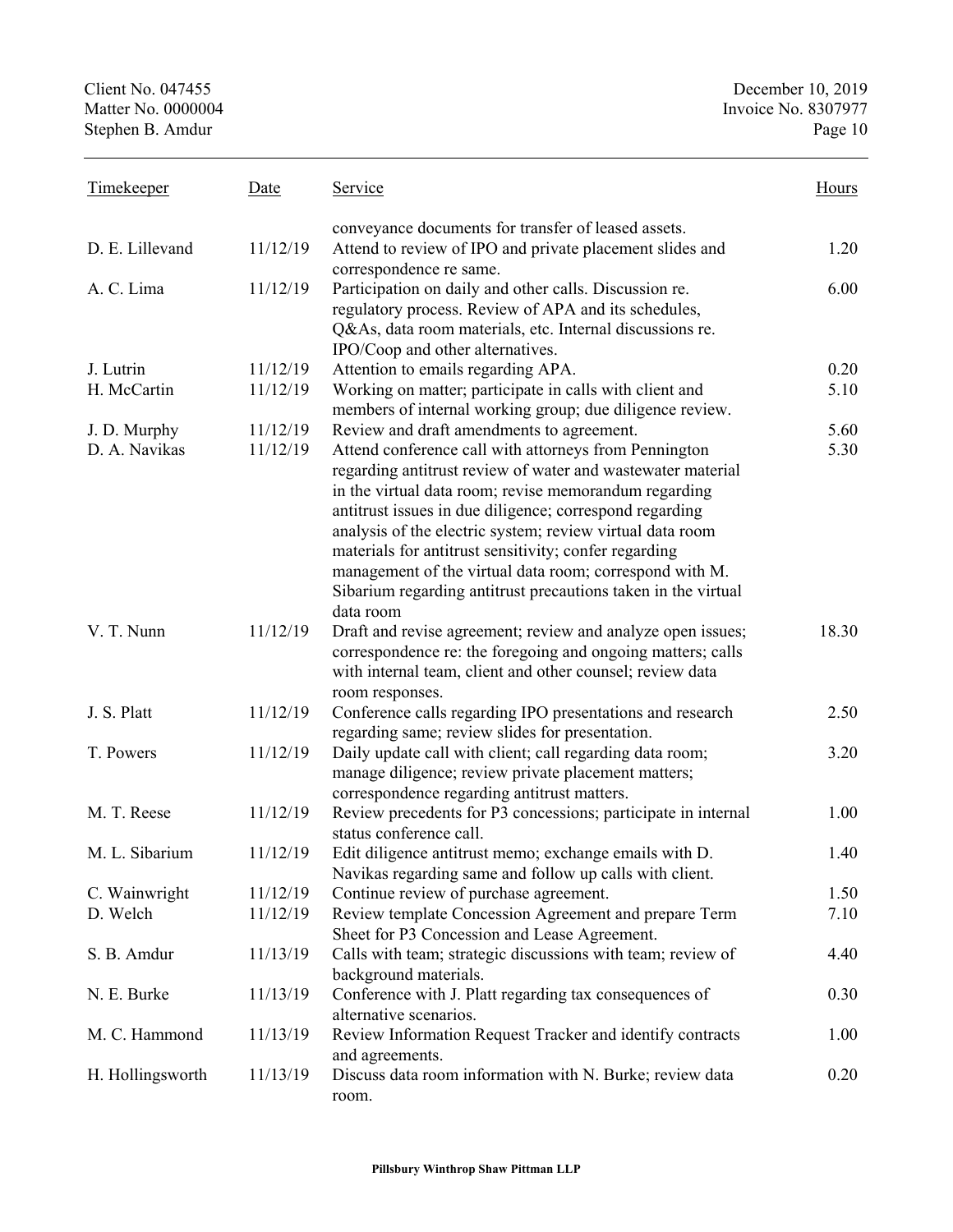| <b>Timekeeper</b> | Date     | Service                                                                                                                                                                                                                                                                                                                                                                                                                                                                                                                                               | Hours |
|-------------------|----------|-------------------------------------------------------------------------------------------------------------------------------------------------------------------------------------------------------------------------------------------------------------------------------------------------------------------------------------------------------------------------------------------------------------------------------------------------------------------------------------------------------------------------------------------------------|-------|
| D. E. Lillevand   | 11/13/19 | Attend phone conference regarding co-op matters; attend<br>phone conference on IPO and related regulatory matters and<br>follow up conference call re same; review private placement<br>presentations slides and provide comments re same; review<br>updates to IPO presentation slides.                                                                                                                                                                                                                                                              | 3.60  |
| A. C. Lima        | 11/13/19 | Participation on daily and other calls. Discussion re.<br>regulatory process. Review of APA and its schedules,<br>Q&As, data room materials, etc. Internal discussions re.<br>IPO/Coop and other alternatives. Discussion re. management<br>presentations.                                                                                                                                                                                                                                                                                            | 6.00  |
| J. Lutrin         | 11/13/19 | Call with team regarding APA; call with L. Rhode; emails<br>regarding same.                                                                                                                                                                                                                                                                                                                                                                                                                                                                           | 1.30  |
| H. McCartin       | 11/13/19 | JEA daily call; emails re matter.                                                                                                                                                                                                                                                                                                                                                                                                                                                                                                                     | 1.50  |
| J. D. Murphy      | 11/13/19 | Review and draft amendments to agreement.                                                                                                                                                                                                                                                                                                                                                                                                                                                                                                             | 10.60 |
| D. A. Navikas     | 11/13/19 | Attend conference call regarding antitrust assessment of<br>material contracts for the water and wastewater businesses;<br>attend conference call regarding antitrust assessment of<br>JEA's electric business; prepare for discuss of JEA's<br>relationship with TEA; prepare summary of notes regarding<br>same; attend call with J. Cochrane at FTI regarding<br>economic analysis; review negotiation phase instruction<br>letter; correspond with A. Lima regarding same; correspond<br>with M. Lyde-Cajuste regarding virtual data room issues; | 5.80  |
| V. T. Nunn        | 11/13/19 | Draft and revise agreement; review and analyze open issues;<br>correspondence re: the foregoing and ongoing matters; calls<br>with internal team, client and other counsel; call with client<br>team.                                                                                                                                                                                                                                                                                                                                                 | 17.90 |
| J. S. Platt       | 11/13/19 | Conference calls and internal telephone calls regarding<br>presentation materials and process; research regarding co-op<br>funding issue; telephone calls regarding co-op regulatory<br>issue.                                                                                                                                                                                                                                                                                                                                                        | 5.70  |
| T. Powers         | 11/13/19 | Call with client regarding update; review and comment on<br>Clean Team Agreement; manage diligence; correspondence<br>regarding antitrust matters; manage Q&A responses.                                                                                                                                                                                                                                                                                                                                                                              | 3.80  |
| M. T. Reese       | 11/13/19 | Review draft term sheet for P3 concession; confer with D.<br>Welch regarding same; attend to transaction.                                                                                                                                                                                                                                                                                                                                                                                                                                             | 1.30  |
| M. L. Sibarium    | 11/13/19 | Exchange emails with D. Navikas regarding upcoming client<br>interviews and economist retention issues; telephone call<br>with D. Navikas; exchange emails with A. Lima.                                                                                                                                                                                                                                                                                                                                                                              | 0.40  |
| C. Wainwright     | 11/13/19 | Discuss tax and structural issues with N. Burke; review<br>options analysis.                                                                                                                                                                                                                                                                                                                                                                                                                                                                          | 1.80  |
| M. A. Warley      | 11/13/19 | Calls with JEA and review team regarding antitrust<br>sensitivity of documents in data room; call with JEA to<br>discuss mechanics of electricity and natural gas markets and                                                                                                                                                                                                                                                                                                                                                                         | 5.90  |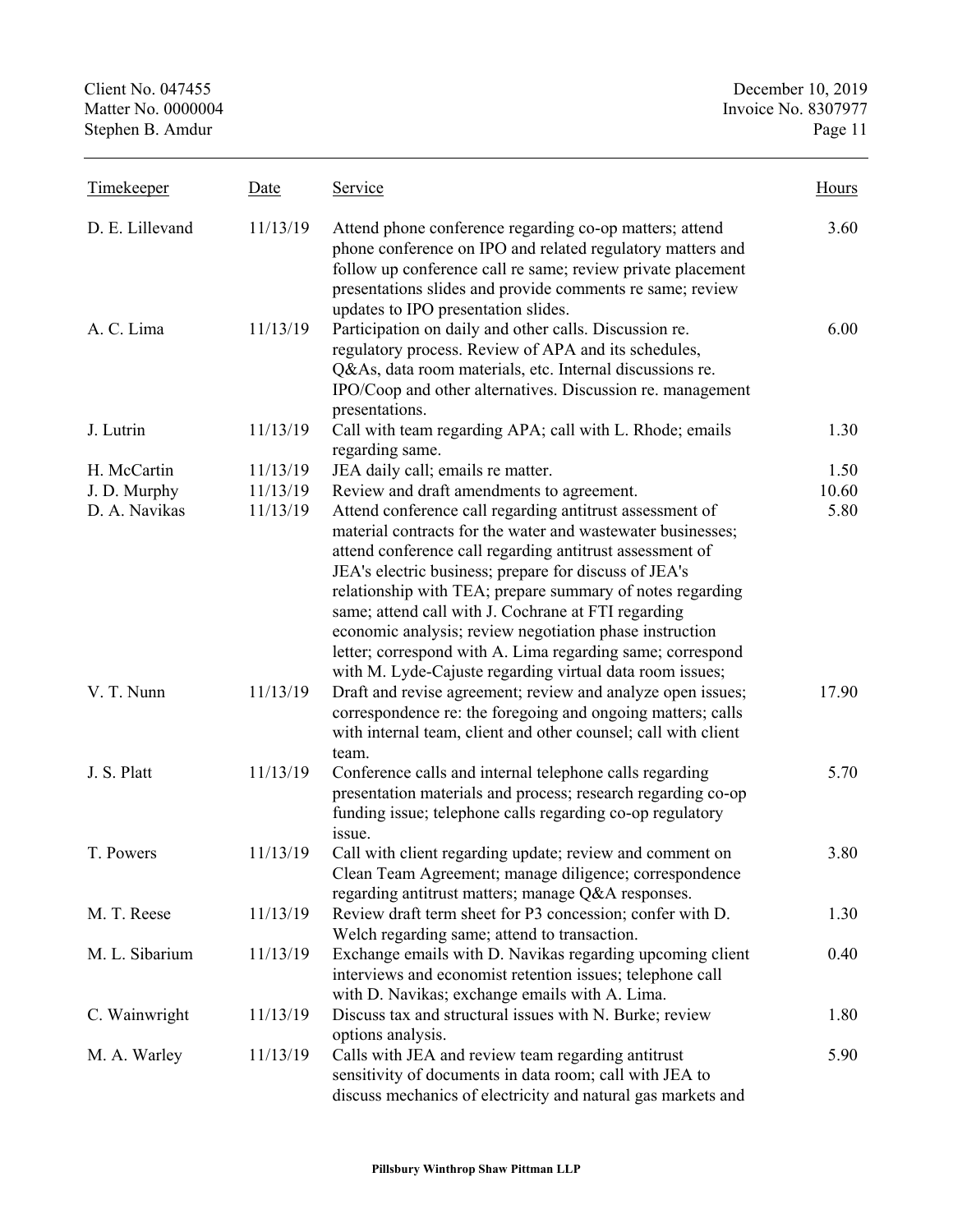Client No. 047455 December 10, 2019<br>Matter No. 0000004 Invoice No. 8307977 Stephen B. Amdur

| Timekeeper       | Date     | Service                                                                                                                                                                                                                                                    | Hours |
|------------------|----------|------------------------------------------------------------------------------------------------------------------------------------------------------------------------------------------------------------------------------------------------------------|-------|
|                  |          | constraints; review of contracts in dataroom for antitrust<br>sensitivity and clean room sequestration.                                                                                                                                                    |       |
| D. Welch         | 11/13/19 | Prepare first draft of P3 Concession and Lease Agreement<br>Term Sheet; Correspond with M. Reese and A. McKnight.                                                                                                                                          | 5.40  |
| R. S. Zarghamee  | 11/13/19 | Project Scampi: review negotiating guidelines.                                                                                                                                                                                                             | 0.10  |
| L. T. Crowley    | 11/14/19 | Conference with J. Park regarding Westinghouse contract<br>issue.                                                                                                                                                                                          | 0.10  |
| S. P. Farmer     | 11/14/19 | Reviewing updated APA; email to V. Nunn.                                                                                                                                                                                                                   | 2.30  |
| M. C. Hammond    | 11/14/19 | Continue review of Information Request Tracker and<br>identify contracts and agreements.                                                                                                                                                                   | 1.60  |
| H. Hollingsworth | 11/14/19 | Weekly conference call with working group; review data<br>room; review draft purchase agreement.                                                                                                                                                           | 1.20  |
| J. E. Judish     | 11/14/19 | Review and draft additional revisions to employment aspects<br>of Asset Purchase Agreement.                                                                                                                                                                | 0.70  |
| J. Krawitz       | 11/14/19 | Review and draft comments to APSA; email correspondence<br>regarding same.                                                                                                                                                                                 | 2.70  |
| D. E. Lillevand  | 11/14/19 | Attend to updates to private placement slides; attend to co-op<br>matters and attend to conference call re same.                                                                                                                                           | 1.10  |
| A. C. Lima       | 11/14/19 | Participation on daily and other calls. Discussion re.<br>regulatory process. Review of APA and its schedules,<br>Q&As, data room materials, etc. Internal discussions re.<br>IPO/Coop and other alternatives. Discussion re. management<br>presentations. | 7.00  |
| J. Lutrin        | 11/14/19 | Review and mark-up of APA: emails regarding same.                                                                                                                                                                                                          | 0.80  |
| H. McCartin      | 11/14/19 | Working on matter; participate in calls with client and<br>members of internal working group; due diligence review.                                                                                                                                        | 8.40  |
| A. M. McKnight   | 11/14/19 | Revise draft of term sheet for P3 concession transaction.                                                                                                                                                                                                  | 5.20  |
| S. Morton        | 11/14/19 | Reviewing Asset Purchase and Sale Agreement; Reverting to<br>S. Farmer.                                                                                                                                                                                    | 0.20  |
| J. D. Murphy     | 11/14/19 | Review draft agreement; call to discuss conditions and<br>consents.                                                                                                                                                                                        | 6.50  |
| S. Narayan       | 11/14/19 | Review agreement and definitions, correspond with team.                                                                                                                                                                                                    | 0.80  |
| D. A. Navikas    | 11/14/19 | Analyze antitrust issues in draft asset purchae agreement;<br>correspond with team regarding same; discuss electric<br>system information in virtual data room with team; analyze<br>antitrust implications of JEA's wholesale electric activity           | 6.50  |
| R. Neely         | 11/14/19 | Review and search of compiled lists of JEA contracts<br>relating to billing and collections services hired by JEA.                                                                                                                                         | 4.30  |
| V. T. Nunn       | 11/14/19 | Discuss agreement and revisions; review and analyze open<br>issues; correspondence re: the foregoing and ongoing<br>matters; calls with internal team, client and other counsel.                                                                           | 8.40  |
| J. S. Platt      | 11/14/19 | Conference calls regarding IPO/Co-Op with working group;<br>draft regulatory slides for IPO; telephone call with Foley<br>regarding Co-Op issues; telephone call with JPM regarding                                                                        | 3.30  |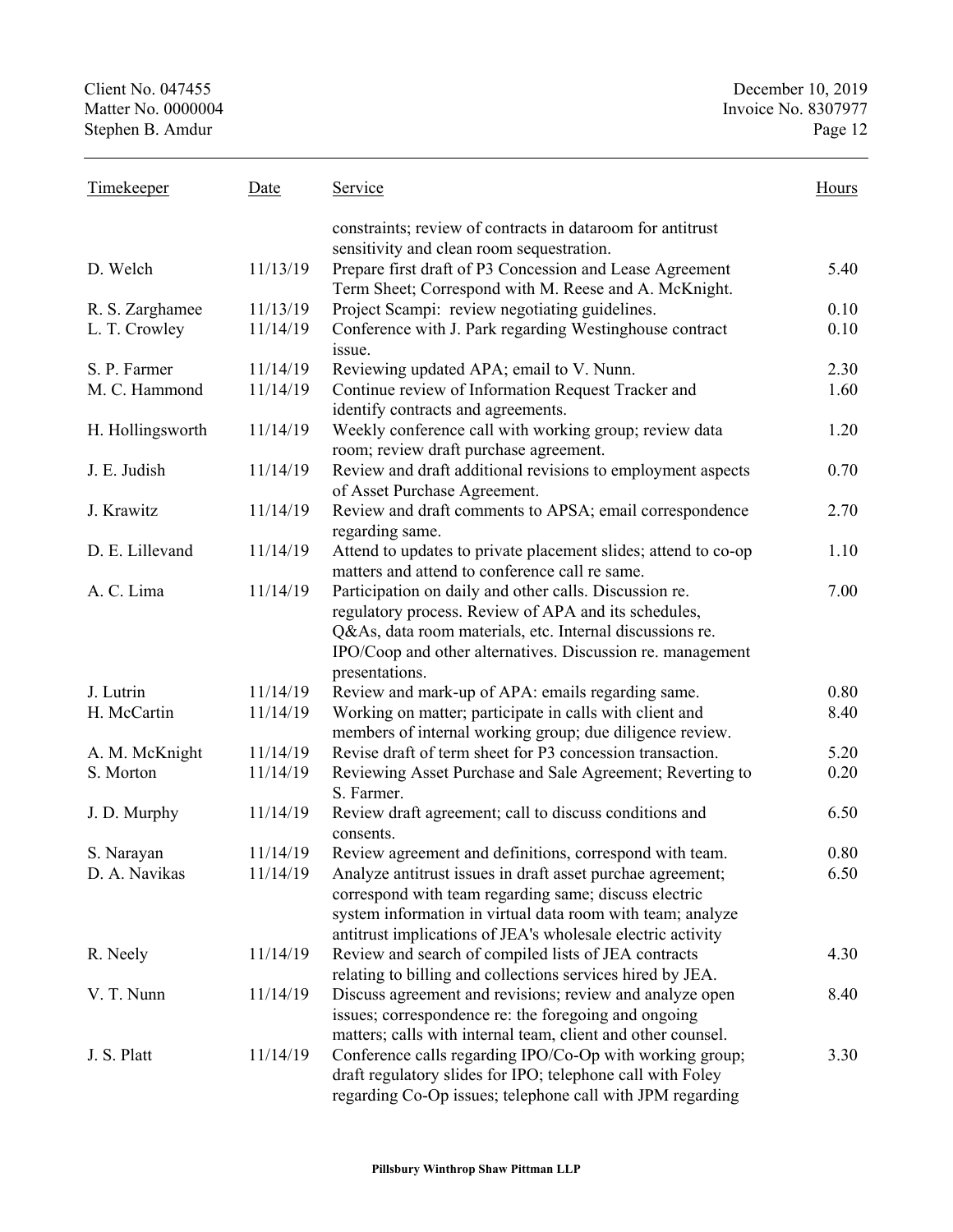| <b>Timekeeper</b>             | Date     | Service                                                                                                          | Hours        |
|-------------------------------|----------|------------------------------------------------------------------------------------------------------------------|--------------|
|                               |          | Co-Op funding issue.                                                                                             |              |
| T. Powers                     | 11/14/19 | Daily call with client; call with advisors; regulatory calls;                                                    | 2.80         |
|                               | 11/14/19 | manage Q&A responses.                                                                                            |              |
| M. T. Reese<br>M. L. Sibarium | 11/14/19 | Review P3 concession term sheet; attend status call.                                                             | 0.50<br>0.60 |
|                               |          | Emails with D. Navakis and team; email with S. Amdur<br>regarding antitrust covenant.                            |              |
| C. Wainwright                 | 11/14/19 | Review revised purchase agreement draft.                                                                         | 2.80         |
| D. Welch                      | 11/14/19 | Discuss draft with M. Reese and A. McKnight; Revise draft<br>of Term Sheet and circulate for internal review.    | 4.90         |
| R. S. Zarghamee               | 11/14/19 | Project Scampi: Review draft Purchase Agreement.                                                                 | 0.30         |
| S. B. Amdur                   | 11/15/19 | Calls with client and team; strategic discussions with team;                                                     | 5.30         |
|                               |          | structuring matters.                                                                                             |              |
| M. C. Hammond                 | 11/15/19 | Discuss antitrust review; put plan into place.                                                                   | 0.80         |
| E. Kreis                      | 11/15/19 | Research to find purchase agreements.                                                                            | 0.50         |
| A. C. Lima                    | 11/15/19 | Participation on daily and other calls. Discussion re.                                                           | 1.00         |
|                               |          | regulatory process. Review of APA, Q&As etc.                                                                     |              |
| H. McCartin                   | 11/15/19 | Material contracts review.                                                                                       | 8.70         |
| A. M. McKnight                | 11/15/19 | Review and further revise term sheet for P3 concession<br>structure.                                             | 2.50         |
| J. D. Murphy                  | 11/15/19 | Review and advise on issues relating to transaction.                                                             | 2.20         |
| D. A. Navikas                 | 11/15/19 | Draft summary of client call on JEA's relationship with                                                          | 1.50         |
|                               |          | TEA; correspond with M. Sibarium and A. Weissman                                                                 |              |
|                               |          | regarding antitrust analysis of JEA electric system;                                                             |              |
|                               |          | correspond regarding bidder question on HSR Act analysis                                                         |              |
| V. T. Nunn                    | 11/15/19 | Call with client team; correspondence re: open items; calls                                                      | 4.10         |
|                               |          | with internal team, client and other counsel; analyze open                                                       |              |
| J. S. Platt                   |          | issues and comments on agreements.                                                                               |              |
| T. Powers                     | 11/15/19 | Conference calls regarding IPO/Co-Op slides.                                                                     | 2.50         |
|                               | 11/15/19 | Update call with client; call with Banks regarding                                                               | 1.00         |
|                               |          | management presentations; review and comment on ITN<br>matters.                                                  |              |
| M. T. Reese                   | 11/15/19 | Review and revise P3 term sheet; review precedents; confer                                                       | 6.50         |
|                               |          | and correspond with A. McKnight and D. Welch regarding                                                           |              |
|                               |          | same; confer with H. McCartin regarding data room access;                                                        |              |
|                               |          | attend to matter.                                                                                                |              |
| M. T. Reese                   | 11/16/19 | Review draft term sheet for P3 concession; correspond with                                                       | 1.00         |
|                               |          | D. Welch regarding same; attend to matter.                                                                       |              |
| D. Welch                      | 11/16/19 | Review M. Reese comments to P3 Term Sheet; Revise draft                                                          | 5.10         |
|                               |          | of P3 Term Sheet; Correspond with team.                                                                          |              |
| J. D. Murphy                  | 11/17/19 | Review and advise on agreement.                                                                                  | 3.10         |
| V. T. Nunn                    | 11/17/19 | Analyze and revise agreements; review documents;                                                                 | 8.10         |
|                               |          | correspondence with internal team.                                                                               |              |
| M. T. Reese                   | 11/17/19 | Review and revise P3 term sheet; correspond with D. Welch<br>regarding same; correspond with G. Watson regarding | 5.00         |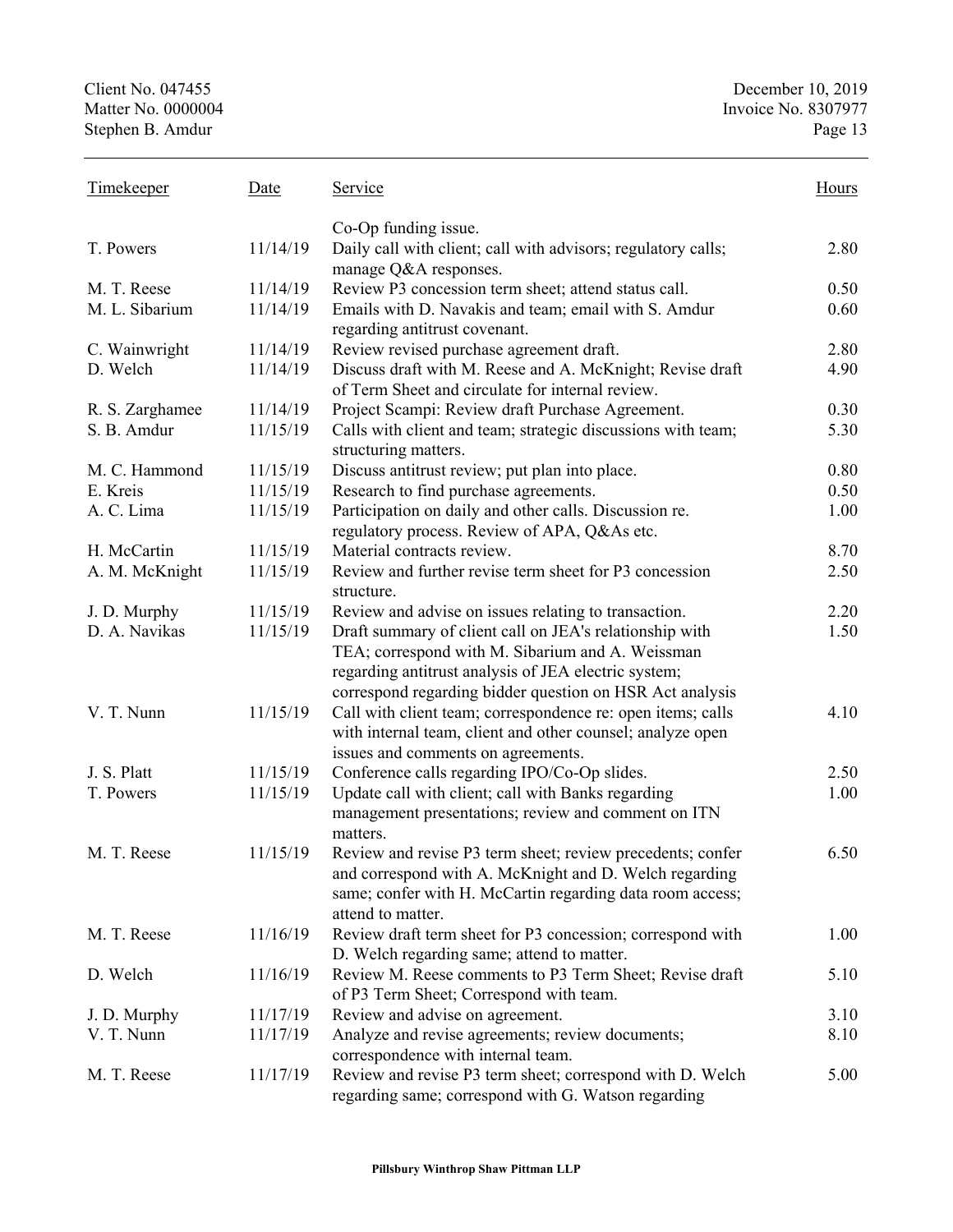| <b>Timekeeper</b> | Date     | Service                                                       | Hours |
|-------------------|----------|---------------------------------------------------------------|-------|
|                   |          | timing; attend to matter.                                     |       |
| J. M. Simon       | 11/17/19 | Review financing and financing cooperation language and       | 0.50  |
|                   |          | comment on same; email correspondence with V Nunn             |       |
|                   |          | regarding same                                                |       |
| D. Welch          | 11/17/19 | Revise draft of P3 Term Sheet.                                | 1.30  |
| R. S. Zarghamee   | 11/17/19 | Project Scampi: Review PSA; respond to V. Nunn e-mail.        | 0.60  |
| S. B. Amdur       | 11/18/19 | Coordination and calls with client and team; review and       | 4.50  |
|                   |          | revision of draft documentation.                              |       |
| N. Aminolsharei   | 11/18/19 | NDA review; populate column with JEA obligations in a         | 6.20  |
|                   |          | column in NDA chart; provide to T. Powers.                    |       |
| N. E. Burke       | 11/18/19 | Correspondence regarding transfer and real estate taxes.      | 0.50  |
| S. P. Farmer      | 11/18/19 | Reviewing emails; privacy issues.                             | 2.70  |
| N. A. Fischer     | 11/18/19 | Review emails re revised agreement and trade clauses.         | 0.40  |
| M. C. Hammond     | 11/18/19 | Call to discuss issues; draft work plan for Antitrust Review; | 5.20  |
|                   |          | send template for document list to review; begin review.      |       |
| P. J. Hunt        | 11/18/19 | Review latest draft of purchase agreement; review Foley       | 0.50  |
|                   |          | summary of benefit plan portability.                          |       |
| J. E. Judish      | 11/18/19 | Consult re WARN Act issues; review and propose changes        | 0.70  |
|                   |          | to revised asset purchase agreement.                          |       |
| J. Krawitz        | 11/18/19 | Review revised APSA and draft comments to same; email         | 1.00  |
|                   |          | correspondence regarding same; review benefit plans matrix    |       |
|                   |          | and email correspondence regarding same.                      |       |
| E. A. Kremer      | 11/18/19 | Review and provide comments to real estate related            | 2.50  |
|                   |          | provisions of draft asset purchase agreement; prepare for and |       |
|                   |          | participate in conference call with Foley real estate counsel |       |
|                   |          | team regarding real property and transfer tax issues; analyze |       |
|                   |          | results of conference call with respect to real property      |       |
|                   |          | diligence room issues.                                        |       |
| D. E. Lillevand   | 11/18/19 | Attend IPO presentation matters and correspondence re         | 0.60  |
|                   |          | same.                                                         |       |
| A. C. Lima        | 11/18/19 | Participation on daily and other calls. Discussion re.        | 4.00  |
|                   |          | regulatory process. Review of APA and its schedules,          |       |
|                   |          | Q&As, data room materials, etc. Internal discussions re.      |       |
|                   |          | IPO/Coop and other alternatives. Discussion re. management    |       |
|                   |          | presentations.                                                |       |
| J. Lutrin         | 11/18/19 | Review of benefit plan portability analysis; discussions with | 1.20  |
|                   |          | J. Krawitz regarding same and APA; emails regarding same.     |       |
| H. McCartin       | 11/18/19 | Working on matter; participate in calls with client and       | 6.20  |
|                   |          | members of internal working group; due diligence review.      |       |
| A. R. Milano      | 11/18/19 | Review drafted terms of agreement for compliance with         | 0.80  |
|                   |          | labor and employment law and correspond re same.              |       |
| S. Morton         | 11/18/19 | Reviewing Asset Purchase and Sale Agreement; Reverting to     | 0.40  |
|                   |          | S. Farmer on same.                                            |       |
| R. Motazedi       | 11/18/19 | Review and revise foreign ownership provision in APA.         | 2.20  |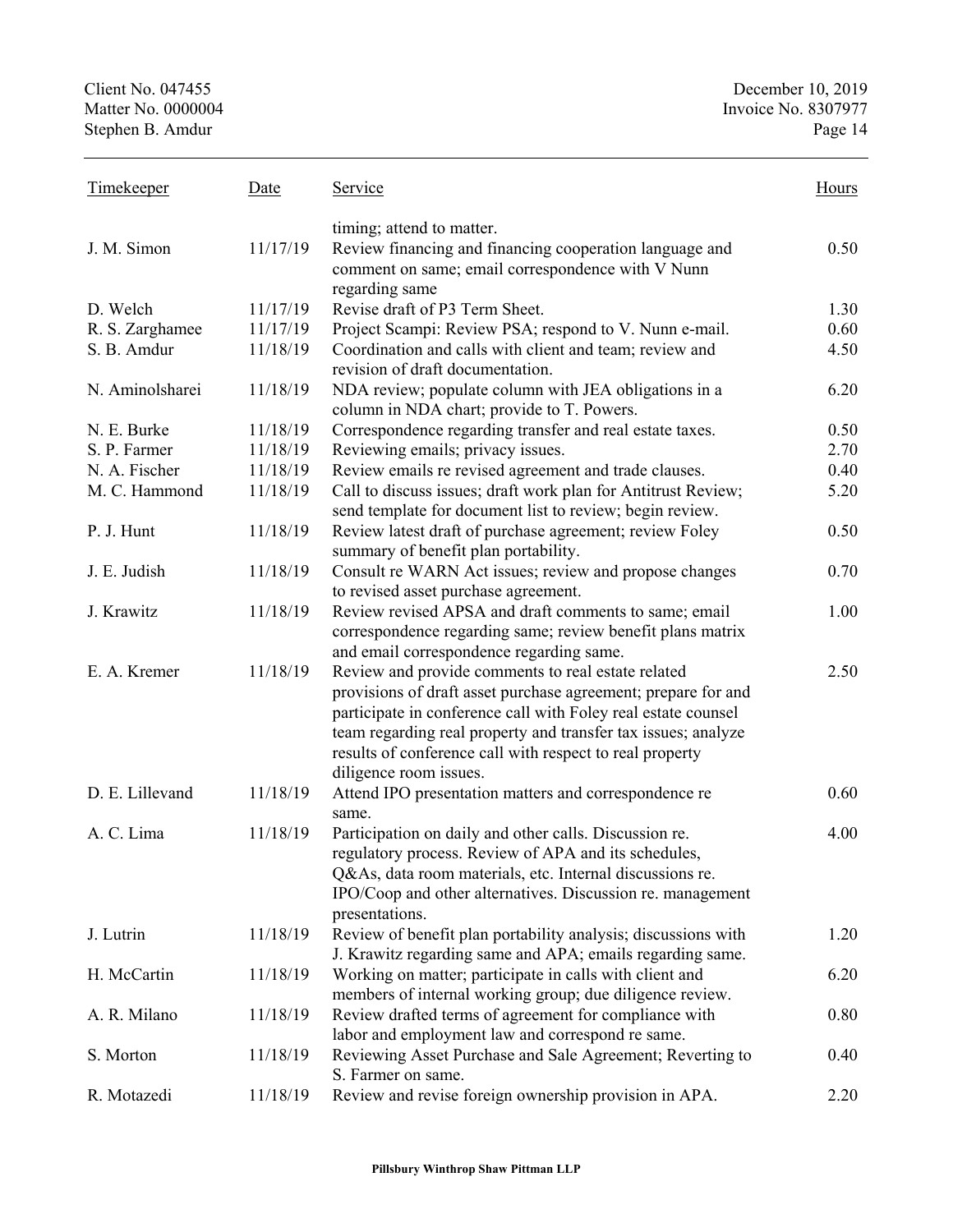| Timekeeper                    | Date                 | Service                                                                                                                                                                                                                                                     | Hours         |
|-------------------------------|----------------------|-------------------------------------------------------------------------------------------------------------------------------------------------------------------------------------------------------------------------------------------------------------|---------------|
| J. D. Murphy<br>D. A. Navikas | 11/18/19<br>11/18/19 | Review and draft amendments to agreement.<br>Confer regarding antitrust analysis of due diligence<br>materials; correspond with attorneys at Foley regarding<br>state-law issue; review draft purchase agreement; correspond<br>with V. Nunn regarding same | 10.80<br>2.50 |
| R. Neely                      | 11/18/19             | Internal teleconference meeting of regulatory team to discuss<br>status.                                                                                                                                                                                    | 0.50          |
| V. T. Nunn                    | 11/18/19             | Revise draft agreement; correspondence re: the foregoing<br>and open items; calls with client, internal team and other<br>counsel.                                                                                                                          | 14.00         |
| J. S. Platt                   | 11/18/19             | Review and comment on Co-op presentation; participate in<br>update conference call regarding IPO.                                                                                                                                                           | 2.00          |
| T. Powers                     | 11/18/19             | Daily call with client; call with client regarding VDR;<br>manage diligence; call regarding Distribution Agreement.                                                                                                                                         | 1.20          |
| M. Pudig                      | 11/18/19             | Participate in call with client and members of working<br>group.                                                                                                                                                                                            | 1.80          |
| M. R. Rabinowitz              | 11/18/19             | Discuss foreign person representation with R. Motazedi and<br>review draft response concerning same.                                                                                                                                                        | 0.50          |
| M. T. Reese                   | 11/18/19             | Review changes to APA; correspond with team regarding<br>same; attend to correspondence regarding APA changes;<br>confer and correspond with team regarding term sheet for P3<br>concession; attend to matter.                                              | 2.50          |
| M. L. Sibarium                | 11/18/19             | Emails with D. Navikas and A. Lim.                                                                                                                                                                                                                          | 0.10          |
| C. Wainwright                 | 11/18/19             | Review latest purchase agreement draft; discuss tax and<br>related issues.                                                                                                                                                                                  | 1.50          |
| G. Watson                     | 11/18/19             | Consider various emails. Attend call. Review draft term<br>sheet. Prepare email of comments on term sheet. Emails<br>in/out.                                                                                                                                | 3.80          |
| D. Welch                      | 11/18/19             | Review P3 Term Sheet; Correspond internally with respect<br>to draft.                                                                                                                                                                                       | 0.50          |
| R. S. Zarghamee               | 11/18/19             | Review e-mail re: PSA.                                                                                                                                                                                                                                      | 0.10          |
| S. B. Amdur                   | 11/19/19             | Calls with client and team; documentation matters; strategic<br>discussions.                                                                                                                                                                                | 4.90          |
| N. Aminolsharei               | 11/19/19             | Revise and update NDA review chart based on comments<br>from T. Powers; review MEAG NDAs and joinders and<br>summarize key terms to be added to the chart; provide<br>finalized spreadsheet to L. Rhode.                                                    | 5.50          |
| N. Aminolsharei               | 11/19/19             | Attend VDR Review weekly update call; pillsbury internal<br>update call.                                                                                                                                                                                    | 0.60          |
| D. Bradley                    | 11/19/19             | Review data room; confer re: missing documents.                                                                                                                                                                                                             | 0.20          |
| N. E. Burke                   | 11/19/19             | Correspondence regarding taxes.                                                                                                                                                                                                                             | 0.50          |
| A. F. Calcado                 | 11/19/19             | Attend weekly update call; review revised asset purchase<br>agreement.                                                                                                                                                                                      | 0.50          |
| B. E. Finch                   | 11/19/19             | Review latest sale documents                                                                                                                                                                                                                                | 1.10          |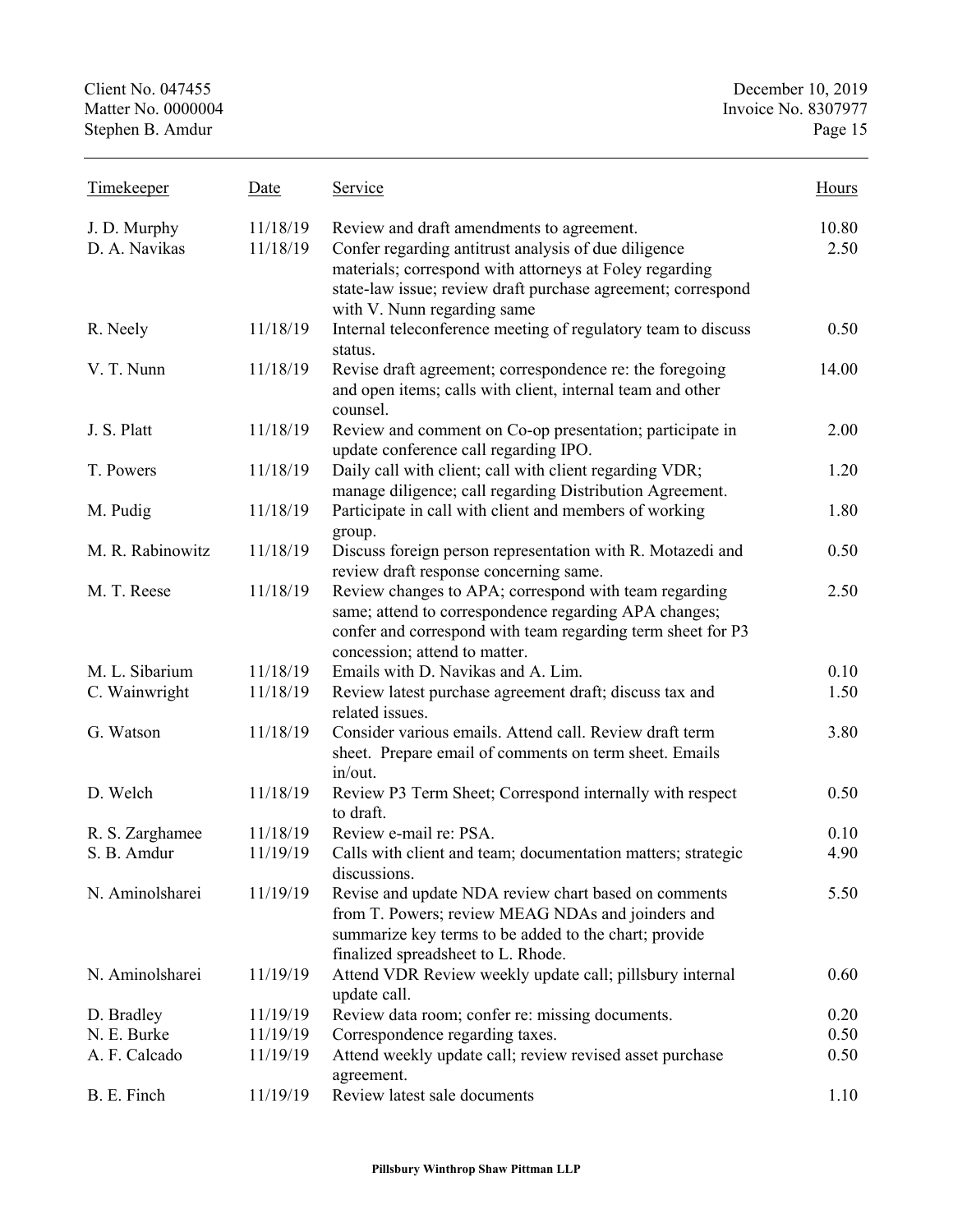Client No. 047455<br>
Matter No. 0000004<br>
Matter No. 0000004<br>
Matter No. 0000004 Invoice No. 8307977<br>Page 16 Stephen B. Amdur

| <b>Timekeeper</b> | Date     | Service                                                                                                                                                                                                                                                                                                                 | Hours |
|-------------------|----------|-------------------------------------------------------------------------------------------------------------------------------------------------------------------------------------------------------------------------------------------------------------------------------------------------------------------------|-------|
| M. C. Hammond     | 11/19/19 | Continue reviewing list of documents for antitrust issues;<br>review documents.                                                                                                                                                                                                                                         | 3.20  |
| H. Hollingsworth  | 11/19/19 | Communicate with working group RE tax call; weekly<br>internal call.                                                                                                                                                                                                                                                    | 0.70  |
| E. A. Kremer      | 11/19/19 | Review updates regarding real property issues.                                                                                                                                                                                                                                                                          | 0.20  |
| D. E. Lillevand   | 11/19/19 | Review test the waters and other IPO related publicity<br>matters and review gun jumping slides; attend conference<br>call regarding IPO transaction matters.                                                                                                                                                           | 2.10  |
| A. C. Lima        | 11/19/19 | Participation on daily and other calls. Discussion re.<br>regulatory process. Review of APA and its schedules,<br>Q&As, data room materials, etc. Internal discussions re.<br>IPO/Coop and other alternatives. Discussion re. management<br>presentations. Review of concession term sheet and internal<br>discussions. | 6.00  |
| J. Lutrin         | 11/19/19 | Review of benefit plan portability analysis; emails regarding<br>same.                                                                                                                                                                                                                                                  | 0.40  |
| H. McCartin       | 11/19/19 | Working on matter; participate in calls with client and<br>members of internal working group; due diligence review.                                                                                                                                                                                                     | 5.40  |
| A. M. McKnight    | 11/19/19 | Attend weekly Scampi update call.                                                                                                                                                                                                                                                                                       | 0.30  |
| J. D. Murphy      | 11/19/19 | Advise on agreement; calls to discuss.                                                                                                                                                                                                                                                                                  | 2.00  |
| D. A. Navikas     | 11/19/19 | Revise clean team agreement                                                                                                                                                                                                                                                                                             | 1.80  |
| V. T. Nunn        | 11/19/19 | Revise draft agreements; review documents; correspondence<br>with internal team; calls with client, internal team and other<br>counsel.                                                                                                                                                                                 | 13.80 |
| J. S. Platt       | 11/19/19 | Review and provide comments on IPO-Co-op presentation;<br>participate in update conference call.                                                                                                                                                                                                                        | 1.50  |
| T. Powers         | 11/19/19 | Call with client regarding VDR; manage same; review<br>Vogtle NDA matters.                                                                                                                                                                                                                                              | 3.20  |
| M. T. Reese       | 11/19/19 | Review comments on term sheet; confer with D. Welch<br>regarding revisions to same.                                                                                                                                                                                                                                     | 0.50  |
| M. A. Warley      | 11/19/19 | Review contracts in dataroom; prepare list of documents<br>requiring clean team sequestration.                                                                                                                                                                                                                          | 5.80  |
| G. Watson         | 11/19/19 | Consider response to email; review.                                                                                                                                                                                                                                                                                     | 0.80  |
| D. Welch          | 11/19/19 | Revise draft of P3 term sheet.                                                                                                                                                                                                                                                                                          | 2.60  |
| S. B. Amdur       | 11/20/19 | Coordination with team; strategic matters; documentation<br>matters.                                                                                                                                                                                                                                                    | 7.30  |
| N. E. Burke       | 11/20/19 | Conference with team regarding bid proposal; review bid<br>proposal; conference with team regarding taxes imposed.                                                                                                                                                                                                      | 2.30  |
| M. C. Hammond     | 11/20/19 | Continue reviewing documents for review concerns;<br>complete review of additional documents; identify<br>documents to put in the clean team folder.                                                                                                                                                                    | 7.80  |
| H. Hollingsworth  | 11/20/19 | Call with client RE taxes; communicate with working group.                                                                                                                                                                                                                                                              | 0.60  |
| P. J. Hunt        | 11/20/19 | Review revised draft of benefit plan portability analysis.                                                                                                                                                                                                                                                              | 0.30  |
| K. Kasny          | 11/20/19 | Research and obtain precedent purchase agreements.                                                                                                                                                                                                                                                                      | 1.10  |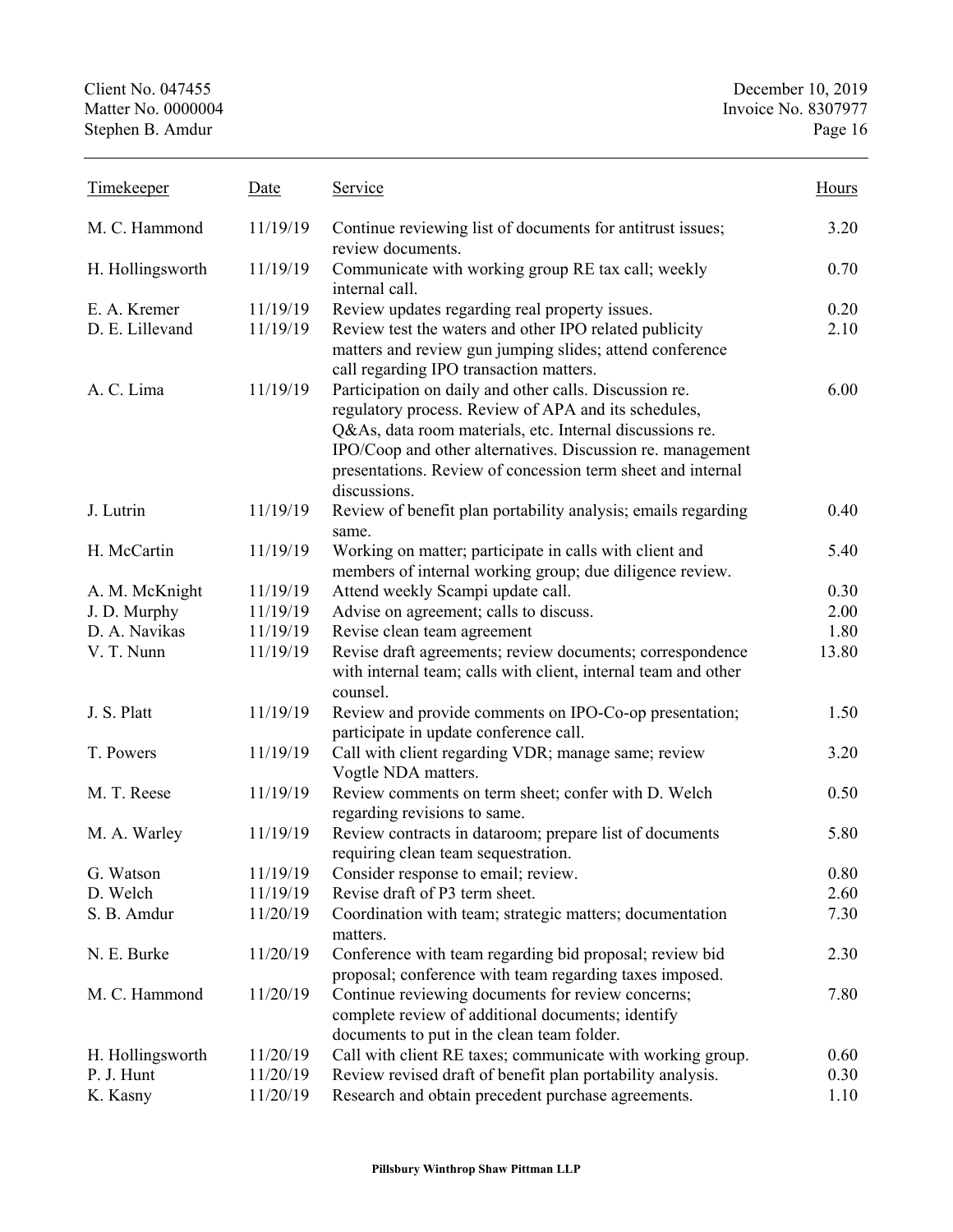Client No. 047455<br>
Matter No. 0000004<br>
Matter No. 0000004<br>
Matter No. 0000004 Invoice No. 8307977<br>Page 17 Stephen B. Amdur

| Timekeeper      | Date     | Service                                                                                                                                                                                                                                                                                                                                                | Hours |
|-----------------|----------|--------------------------------------------------------------------------------------------------------------------------------------------------------------------------------------------------------------------------------------------------------------------------------------------------------------------------------------------------------|-------|
| J. Krawitz      | 11/20/19 | Review representations and warranties provisions and email<br>J. Lutrin regarding same.                                                                                                                                                                                                                                                                | 0.40  |
| D. E. Lillevand | 11/20/19 | Review IPO and co-op presentations and prepare for<br>working group conference call.                                                                                                                                                                                                                                                                   | 2.10  |
| A. C. Lima      | 11/20/19 | Participation on daily and other calls. Discussion re.<br>regulatory process. Review of APA and its schedules,<br>Q&As, data room materials, etc. Internal discussions re.<br>IPO/Coop and other alternatives. Discussion re. management<br>presentations. Review of concession term sheet and internal<br>discussions.                                | 5.00  |
| J. Lutrin       | 11/20/19 | Review of APA; call with M. Dykes regarding COBRA;<br>emails regarding same.                                                                                                                                                                                                                                                                           | 0.40  |
| H. McCartin     | 11/20/19 | Working on matter; participate in calls with client and<br>members of internal working group; due diligence review.                                                                                                                                                                                                                                    | 7.80  |
| A. M. McKnight  | 11/20/19 | Call with M. Reese and D. Welch; revise term sheet.                                                                                                                                                                                                                                                                                                    | 9.20  |
| J. D. Murphy    | 11/20/19 | Review and advise on documents and issues.                                                                                                                                                                                                                                                                                                             | 3.20  |
| D. A. Navikas   | 11/20/19 | Meet with M. Sibarium and M. Warley regarding antitrust<br>analysis; conduct antitrust review of virtual data room<br>material; draft clean team agreement; review antitrust<br>analysis of material agreements; correspond with M. Warley<br>and others regarding same                                                                                | 6.50  |
| V. T. Nunn      | 11/20/19 | Analyze and revise agreements; review documents;<br>correspondence re: the foregoing; attend calls with client,<br>internal team and other counsel.                                                                                                                                                                                                    | 14.50 |
| J. S. Platt     | 11/20/19 | Review updated Co-op presentation; participate in<br>conference call in preparation for IPO/Co-op presentations.                                                                                                                                                                                                                                       | 3.30  |
| T. Powers       | 11/20/19 | Correspondence regarding VDR; correspondence regarding<br>Clean Team Agreement; manage VDR.                                                                                                                                                                                                                                                            | 1.00  |
| M. T. Reese     | 11/20/19 | Review and revise P3 Concession Term Sheet; correspond<br>with D. Welch regarding same; meet with team to discuss;<br>confer with A. McKnight regarding same; confer with N.<br>Burke P3/not-for-profit financing and related tax issues;<br>confer with A. Weissman regarding regulatory approvals for<br>P3 Concession Term Sheet; attend to matter. | 3.50  |
| R. L. Rodriguez | 11/20/19 | Conduct security filings research.                                                                                                                                                                                                                                                                                                                     | 1.10  |
| M. L. Sibarium  | 11/20/19 | Review/comment on draft clean team agreement; conference<br>with D. Navikas and M. Warley regarding edits to same and<br>status.                                                                                                                                                                                                                       | 0.60  |
| C. Wainwright   | 11/20/19 | Discuss public-private partnership proposal and related<br>issues with N. Burke; review private activity bond private<br>use rules                                                                                                                                                                                                                     | 1.80  |
| M. A. Warley    | 11/20/19 | Discuss follow-up issues relating to clean team sequestration<br>with D. Navikas; update list of documents requiring clean<br>team sequestration; discuss clean team agreement with M.                                                                                                                                                                 | 3.90  |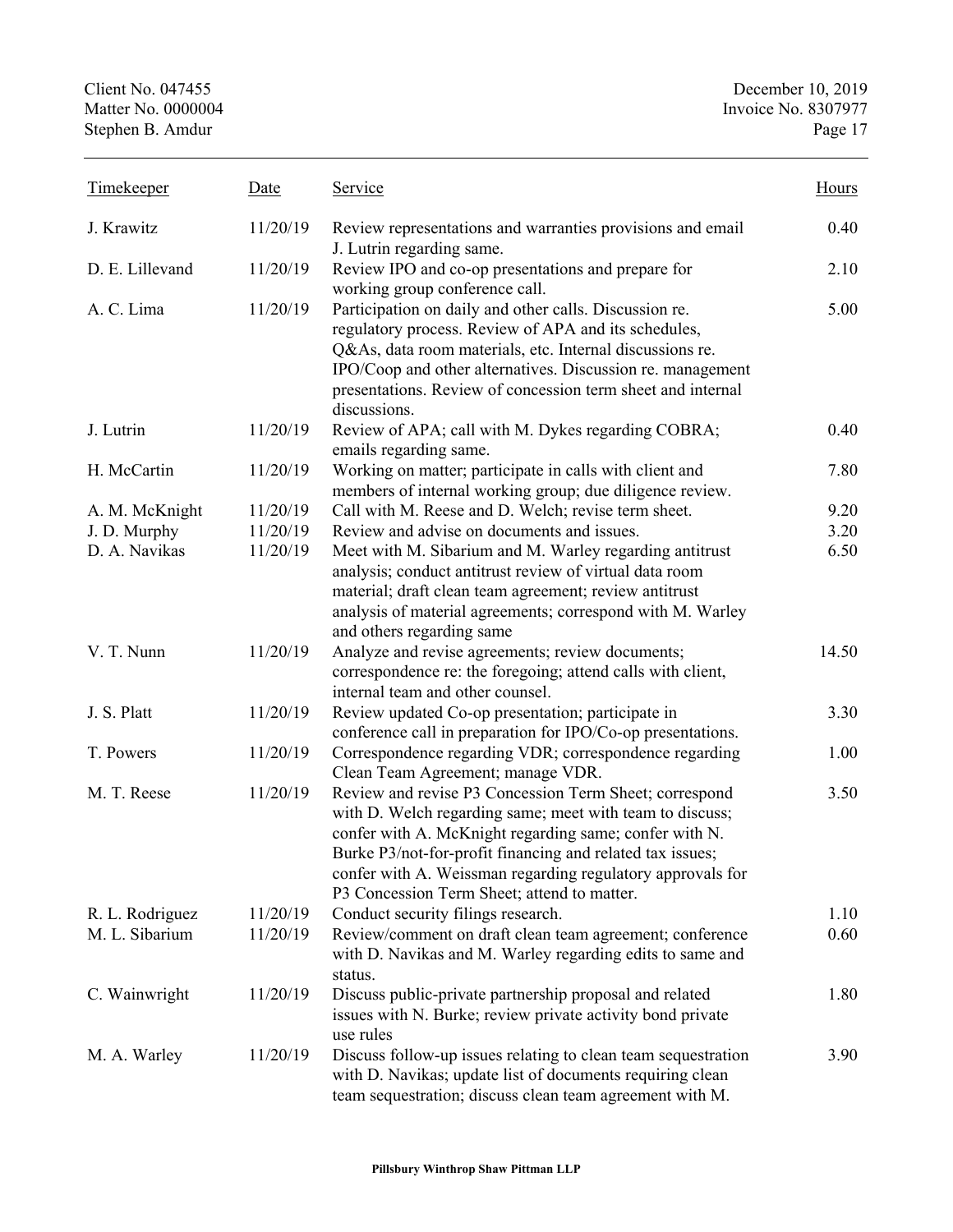| <b>Timekeeper</b> | Date     | Service                                                                                                                                                                                                                                                                                                                                                                                                                                    | Hours |
|-------------------|----------|--------------------------------------------------------------------------------------------------------------------------------------------------------------------------------------------------------------------------------------------------------------------------------------------------------------------------------------------------------------------------------------------------------------------------------------------|-------|
|                   |          | Sibarium and D. Navikas.                                                                                                                                                                                                                                                                                                                                                                                                                   |       |
| D. Welch          | 11/20/19 | Discuss JEA transaction generally and P3 Term Sheet with<br>team; Review written comments to P3 Term Sheet; Prepare                                                                                                                                                                                                                                                                                                                        | 3.00  |
| S. B. Amdur       | 11/21/19 | summary list of outstanding items in draft P3 Term Sheet.<br>Calls with team; structuring discussions with client and<br>team; review and comment on draft documentation.                                                                                                                                                                                                                                                                  | 8.90  |
| N. Aminolsharei   | 11/21/19 | IPO and Co-Op Calls; material contract call with M. Dykes<br>and L. Rhode; review of the Plant Scherer Agreement.                                                                                                                                                                                                                                                                                                                          | 8.20  |
| N. E. Burke       | 11/21/19 | Conference with A. McKnight and M. Reese regarding<br>proposal from bidder; correspondence regarding same;<br>correspondence regarding issues.                                                                                                                                                                                                                                                                                             | 1.50  |
| M. C. Hammond     | 11/21/19 | Follow-up on St. John's River Power Plant Decommissioning<br>Agreements.                                                                                                                                                                                                                                                                                                                                                                   | 0.30  |
| A. D. Hardiman    | 11/21/19 | Review and analyze insurance policy materials in Data<br>Room and draft memo re: same                                                                                                                                                                                                                                                                                                                                                      | 3.30  |
| H. Hollingsworth  | 11/21/19 | Communicate with internal working group; weekly check in<br>call.                                                                                                                                                                                                                                                                                                                                                                          | 0.40  |
| P. J. Hunt        | 11/21/19 | Review email correspondence re: employment and benefits<br>provisions in draft purchase agreement.                                                                                                                                                                                                                                                                                                                                         | 0.20  |
| J. Krawitz        | 11/21/19 | Review and draft responses to questions regarding<br>HR/benefits.                                                                                                                                                                                                                                                                                                                                                                          | 1.30  |
| E. A. Kremer      | 11/21/19 | Email correspondence with real estate co-counsel regarding<br>transfer issues; analyze the same; conference call with Foley<br>co-counsel regarding transfer documentation and due<br>diligence issues; review and analyze issues regarding the<br>same under draft APSA; review structuring and<br>documentation issues regarding easements; email<br>correspondence with Foley co-counsel regarding possible<br>structures for the same. | 1.50  |
| D. E. Lillevand   | 11/21/19 | Attend IPO presentation meeting; attend co-operative<br>presentation meeting; attend to follow up questions                                                                                                                                                                                                                                                                                                                                | 4.80  |
| A. C. Lima        | 11/21/19 | regarding gun jumping matters.<br>Participation on IPO and Coop discussions. Participation on<br>daily and other calls. Review of APA and its schedules, data<br>room materials, etc. Internal discussions re. IPO/Coop and<br>other alternatives. Review of concession term sheet and<br>internal discussions.                                                                                                                            | 11.00 |
| J. Lutrin         | 11/21/19 | Review of APA comments; emails regarding same.                                                                                                                                                                                                                                                                                                                                                                                             | 0.80  |
| H. McCartin       | 11/21/19 | Working on matter; participate in calls with client and<br>members of internal working group; due diligence review.                                                                                                                                                                                                                                                                                                                        | 4.50  |
| A. M. McKnight    | 11/21/19 | Call with N. Burke and M. Reese; further revise term sheet<br>and send to M. Reese.                                                                                                                                                                                                                                                                                                                                                        | 4.50  |
| J. D. Murphy      | 11/21/19 | Review and advise on documents and issues.                                                                                                                                                                                                                                                                                                                                                                                                 | 3.50  |
| D. A. Navikas     | 11/21/19 | Advise on antitrust precautions in due diligence process;                                                                                                                                                                                                                                                                                                                                                                                  | 3.00  |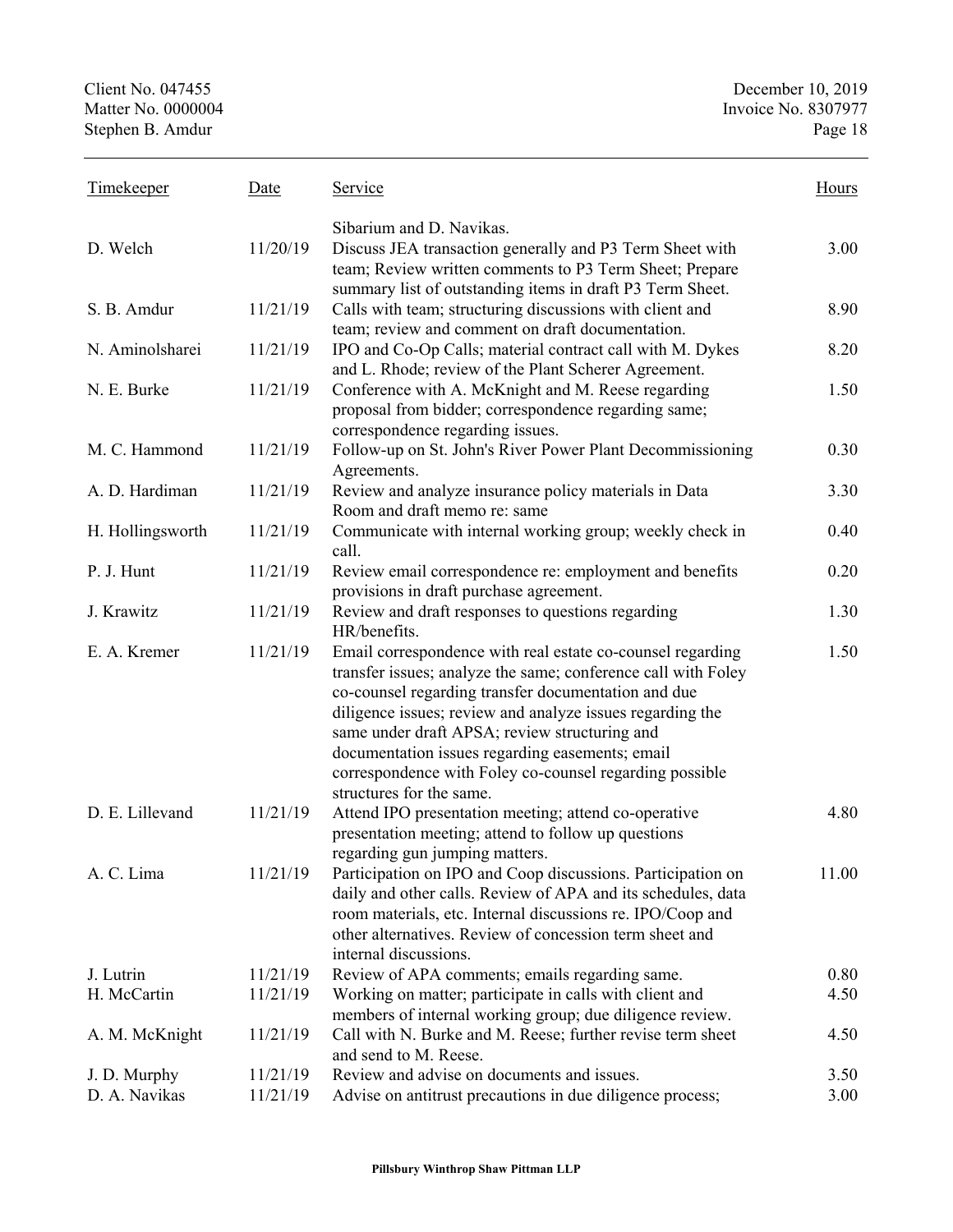| <b>Timekeeper</b> | Date     | Service                                                                                                                                                                                                                                             | <b>Hours</b> |
|-------------------|----------|-----------------------------------------------------------------------------------------------------------------------------------------------------------------------------------------------------------------------------------------------------|--------------|
|                   |          | correspond with JP Morgan and Morgan Stanley bankers<br>regarding addition of "clean team" folders to the virtual data<br>room; review antitrust analysis of documents in the virtual<br>data room; revise clean team agreement; correspond with A. |              |
|                   |          | Lima regarding same                                                                                                                                                                                                                                 |              |
| V. T. Nunn        | 11/21/19 | Attend structuring calls; analyze and revise agreements;<br>review documents; correspondence with internal team, client<br>and other counsel; calls re: the foregoing and open items.                                                               | 15.20        |
| J. S. Platt       | 11/21/19 | Attend to IPO and Co-Op presentations and follow-ups;<br>conference call regarding same.                                                                                                                                                            | 6.40         |
| T. Powers         | 11/21/19 | Correspondence regarding VDR; manage same.                                                                                                                                                                                                          | 0.50         |
| M. Pudig          | 11/21/19 | Attend calls with working group.                                                                                                                                                                                                                    | 5.80         |
| M. T. Reese       | 11/21/19 | Confer and correspond with N. Burke and A. McKnight                                                                                                                                                                                                 | 3.80         |
|                   |          | regarding proposed tax-exempt financing for P3 concession;<br>review and revise term sheet for P3 concession; confer with<br>D. Welch regarding same; attend to matter.                                                                             |              |
| R. C. Reimers     | 11/21/19 | Assist in review of insurance and risk management<br>documentation.                                                                                                                                                                                 | 0.50         |
| C. Wainwright     | 11/21/19 | Continue review of public-private partnership proposal and<br>considerations.                                                                                                                                                                       | 1.50         |
| M. A. Warley      | 11/21/19 | Discuss antitrust review of energy documents with S.<br>Fowler; finalize instructions and review spreadsheets for<br>creation of clean team folders and protecting associated<br>documents.                                                         | 2.20         |
| D. Welch          | 11/21/19 | Revise draft of P3 Term Sheet per M. Reese comments.                                                                                                                                                                                                | 1.00         |
| C. Wing           | 11/21/19 | Review community commitment agreements; review asset<br>purchase agreement; draft diligence summary.                                                                                                                                                | 5.20         |
| S. B. Amdur       | 11/22/19 | Calls with team; strategic discussions and review.                                                                                                                                                                                                  | 7.70         |
| N. Aminolsharei   | 11/22/19 | Attend calls: Management Presentation call and procurement<br>update call.                                                                                                                                                                          | 1.10         |
| N. E. Burke       | 11/22/19 | Conference regarding refund issues.                                                                                                                                                                                                                 | 0.80         |
| J. Krawitz        | 11/22/19 | Client teleconference regarding APSA open issues.                                                                                                                                                                                                   | 0.60         |
| A. C. Lima        | 11/22/19 | Conference call to discuss APA and ancillary agreements.<br>Review of concession term sheet and internal discussions.<br>Review of Clean Team Agreement and internal discussions.                                                                   | 5.50         |
| J. Lutrin         | 11/22/19 | Prepare for and participate in call regarding APA; follow-up<br>discussions with J. Krawitz; call with team regarding<br>employment issues.                                                                                                         | 1.90         |
| H. McCartin       | 11/22/19 | Procurement call.                                                                                                                                                                                                                                   | 1.00         |
| A. M. McKnight    | 11/22/19 | Email comments to term sheet.                                                                                                                                                                                                                       | 0.30         |
| J. D. Murphy      | 11/22/19 | Calls to review and discuss agreement; attendance on related                                                                                                                                                                                        | 9.20         |
|                   |          | matters.                                                                                                                                                                                                                                            |              |
| D. A. Navikas     | 11/22/19 | Revise clean team agreement; correspond with A. Lima and<br>others regarding same; correspond with JEA regarding draft                                                                                                                              | 1.50         |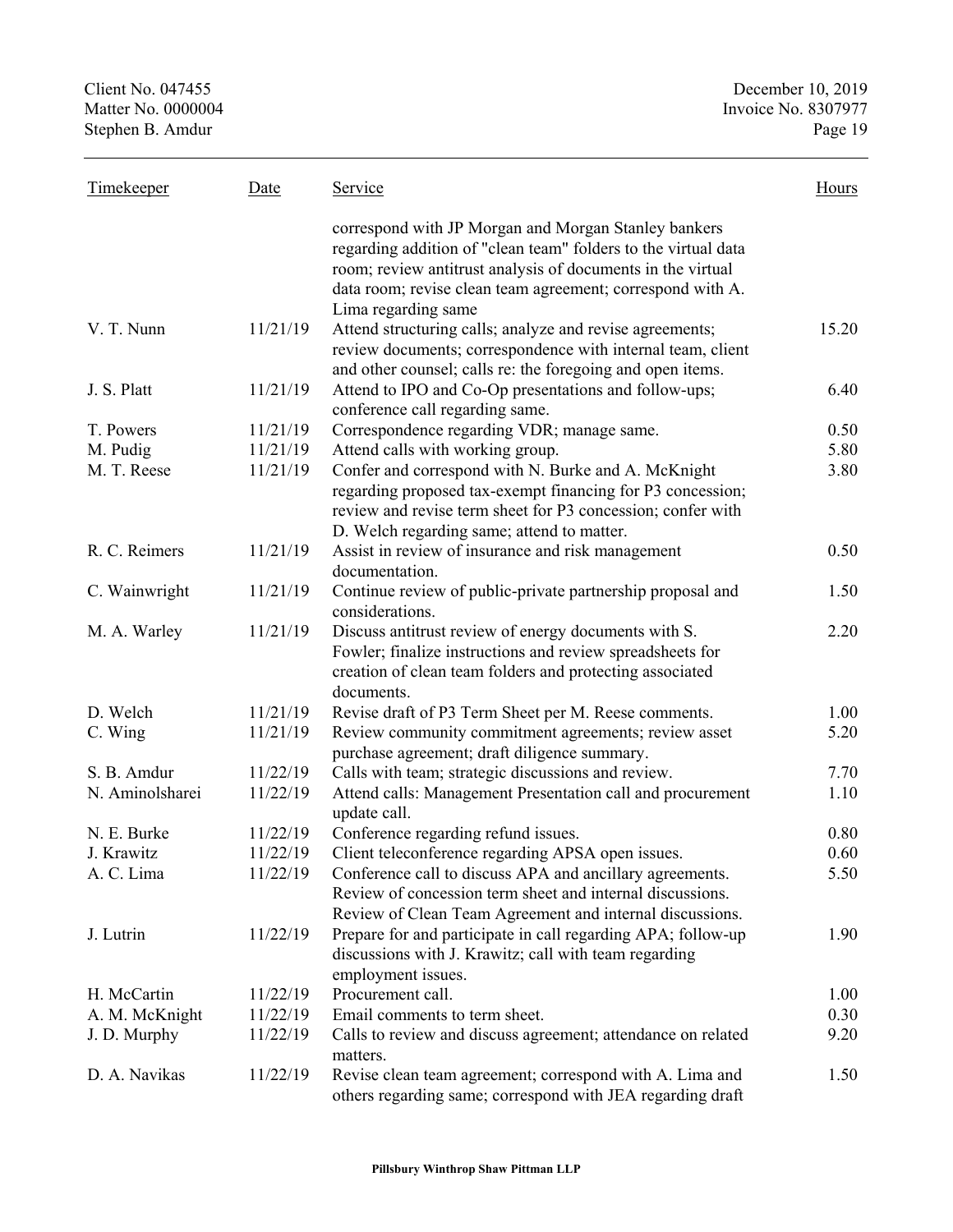| <b>Timekeeper</b>        | Date                 | Service                                                                                                                                                                                                                                                                                                                                                             | <b>Hours</b> |
|--------------------------|----------------------|---------------------------------------------------------------------------------------------------------------------------------------------------------------------------------------------------------------------------------------------------------------------------------------------------------------------------------------------------------------------|--------------|
| V. T. Nunn               | 11/22/19             | clean team agreement<br>Analyze and draft documents related to matter; calls with<br>internal team and client related to matter; calls with other                                                                                                                                                                                                                   | 17.80        |
|                          |                      | counsel; review open items; revise documents.                                                                                                                                                                                                                                                                                                                       |              |
| J. S. Platt<br>T. Powers | 11/22/19<br>11/22/19 | Catch-up internally on IPO/Co-op Presentations.                                                                                                                                                                                                                                                                                                                     | 0.50         |
|                          |                      | Correspondence regarding Clean Team Agreement;<br>correspondence regarding VDR.                                                                                                                                                                                                                                                                                     | 1.00         |
| M. Pudig                 | 11/22/19             | Attend call with working group.                                                                                                                                                                                                                                                                                                                                     | 0.50         |
| M. T. Reese              | 11/22/19             | Review and revise term sheet for P3 concession; correspond<br>regarding same; participate in conference call to review<br>Asset Purchase Agreement and ancillary documents; review<br>and revise term sheet for P3 concession in accordance with<br>revisions to Asset Purchase Agreement; confer and<br>correspond with D. Welch regarding same; attend to matter. | 7.70         |
| D. Welch                 | 11/22/19             | Discuss comments to Term Sheet; Revise draft Term Sheet<br>per comments; Group document review call.                                                                                                                                                                                                                                                                | 4.50         |
| V. T. Nunn               | 11/23/19             | Revise draft agreement.                                                                                                                                                                                                                                                                                                                                             | 3.00         |
| M. T. Reese              | 11/23/19             | Review redline of term sheet; correspond regarding same.                                                                                                                                                                                                                                                                                                            | 0.30         |
| D. Welch                 | 11/23/19             | Prepare comparison of P3 Term Sheet draft against previous<br>internal drafts.                                                                                                                                                                                                                                                                                      | 0.20         |
| S. B. Amdur              | 11/24/19             | Coordination and calls with client and team; documentation<br>matters.                                                                                                                                                                                                                                                                                              | 1.50         |
| M. C. Hammond            | 11/24/19             | Send update on FCC analysis.                                                                                                                                                                                                                                                                                                                                        | 0.10         |
| J. D. Murphy             | 11/24/19             | Draft amendments to agreement.                                                                                                                                                                                                                                                                                                                                      | 4.80         |
| V. T. Nunn               | 11/24/19             | Correspondence re: open items; review comments and revise<br>drafts of agreement; analyze responses to follow-up<br>questions.                                                                                                                                                                                                                                      | 10.40        |
| S. B. Amdur              | 11/25/19             | Calls with client and team; strategic matters.                                                                                                                                                                                                                                                                                                                      | 1.70         |
| D. Bradley               | 11/25/19             | Review data room; revise data room folder and actions<br>document.                                                                                                                                                                                                                                                                                                  | 0.50         |
| J. Krawitz               | 11/25/19             | Review and draft comments to APSA; email correspondence<br>regarding same.                                                                                                                                                                                                                                                                                          | 2.50         |
| J. Lutrin                | 11/25/19             | Review and mark-up of APA; discussions with J. Krawitz<br>regarding same; emails regarding same.                                                                                                                                                                                                                                                                    | 1.10         |
| H. McCartin              | 11/25/19             | Working on matter; participate in calls with client and<br>members of internal working group; due diligence review.                                                                                                                                                                                                                                                 | 7.20         |
| J. D. Murphy             | 11/25/19             | Draft amendments to agreement; calls to discuss related                                                                                                                                                                                                                                                                                                             | 6.80         |
| V. T. Nunn               | 11/25/19             | issues.<br>Calls with client, internal team and other counsel; draft<br>documents; analyze open issues; correspondence re: the                                                                                                                                                                                                                                      | 15.30        |
| T. Powers                | 11/25/19             | foregoing; review drafts.<br>Manage VDR clean up; daily call with client; review Clean                                                                                                                                                                                                                                                                              | 3.40         |
| S. B. Amdur              | 11/26/19             | Team agreement.<br>Calls with client and team; strategic discussions.                                                                                                                                                                                                                                                                                               | 2.20         |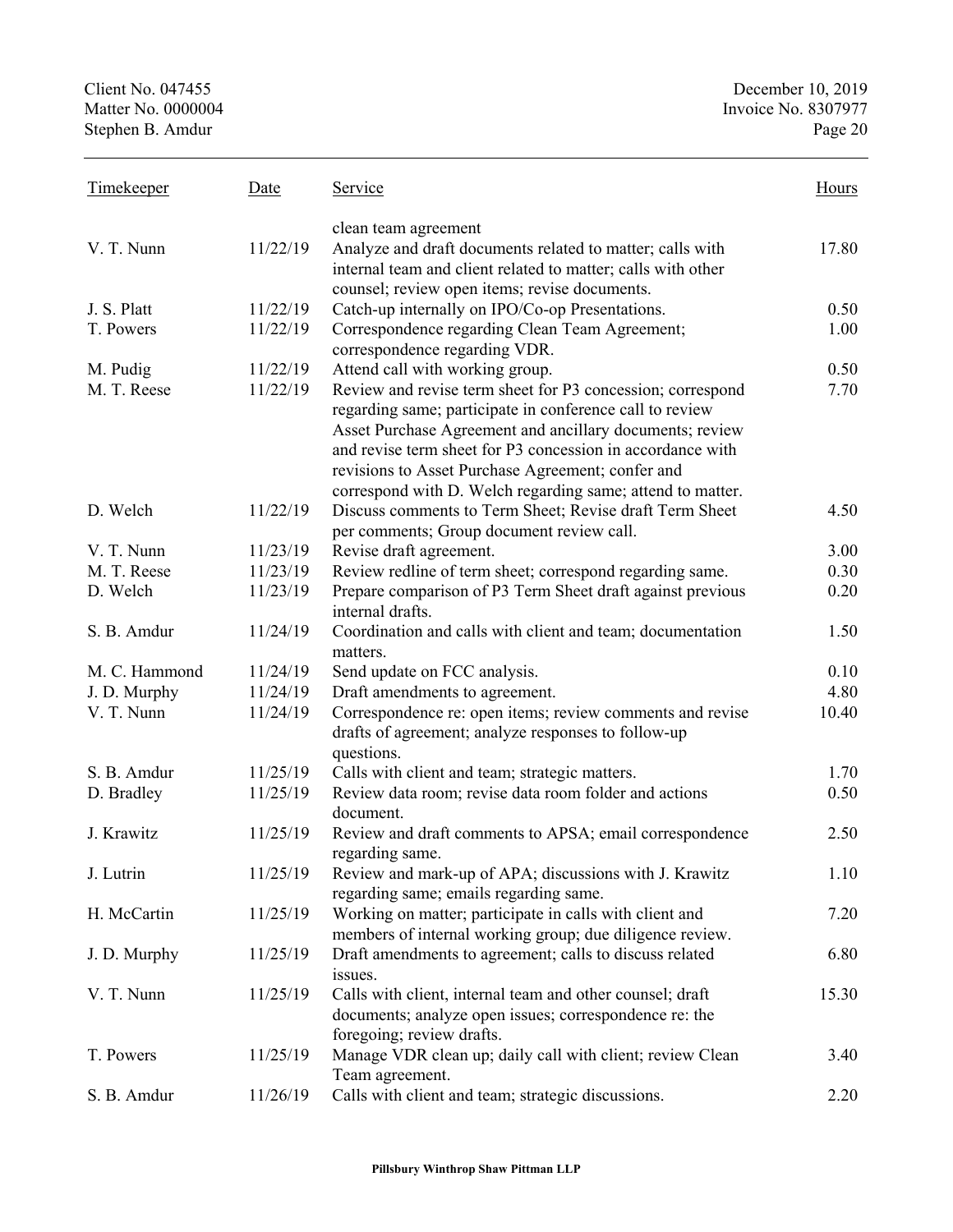Client No. 047455 December 10, 2019 Matter No. 0000004 Invoice No. 8307977 Stephen B. Amdur Page 21 Timekeeper Date Service Service N. Aminolsharei 11/26/19 Attend Rules of the Road update call; VDR update call; Pillsbury internal update call. 1.10 D. Bradley 11/26/19 Review data room. 0.60 B. B. Eckford 11/26/19 Review and revision of bid documents. 6.30 H. Hollingsworth 11/26/19 Internal conference call RE status of transaction. 0.20 J. E. Judish 11/26/19 Participate in call on union issues. 0.50 J. Krawitz 11/26/19 Participate in weekly internal status call and email correspondence regarding same; prepare for and participate in teleconference regarding union issues. 1.10 J. Lutrin 11/26/19 Prepare for and participate in call regarding union issues; review and mark-up of APA; emails regarding same. 0.80 H. McCartin 11/26/19 Working on matter; participate in calls with client and members of internal working group; purchase agreement review. 5.70 A. R. Milano 11/26/19 Telephone conference re potential labor law issues impacting transaction. 0.50 D. A. Navikas 11/26/19 Review draft purchase agreement; propose revisions to draft purchase agreement; conduct antitrust review of due diligence material for virtual data room; attend conference call regarding virtual data room; confer with M. Warley regarding antitrust analysis of documents 3.80 V. T. Nunn 11/26/19 Calls with client, internal team and other counsel; review and revise documents; draft documents; analyze open issues; correspondence re: the foregoing. 13.70 T. Powers 11/26/19 Correspondence regarding NDAs; call with client and advisors regarding process; daily update call with client; call regarding VDR; review materials. 3.50 M. Pudig 11/26/19 Attend calls with working groups. 0.60 M. T. Reese 11/26/19 Attend weekly status call; confer with D. Welch regarding comments on term sheet. 0.30 M. L. Sibarium 11/26/19 Conference with D. Navikas regarding status; review emails from D. Navikas. 0.20 E. Storm 11/26/19 Correspondence with D. Navikas re HSR terms in draft merger agreement. 0.10 M. A. Warley 11/26/19 Call with team regarding potentially competitively sensitive information in data room. 0.60 S. B. Amdur 11/27/19 Calls with client and team; strategic discussions with team. 3.40 N. Aminolsharei 11/27/19 Attend Procurement update call. 0.50 B. B. Eckford 11/27/19 Drafting bid documents. 5.20 H. McCartin 11/27/19 Working on matter; participate in calls with client and members of internal working group; purchase agreement review. 4.60 D. A. Navikas 11/27/19 Conduct antitrust review of due diligence materials in virtual data room; correspond with bankers and Pillsbury team 2.00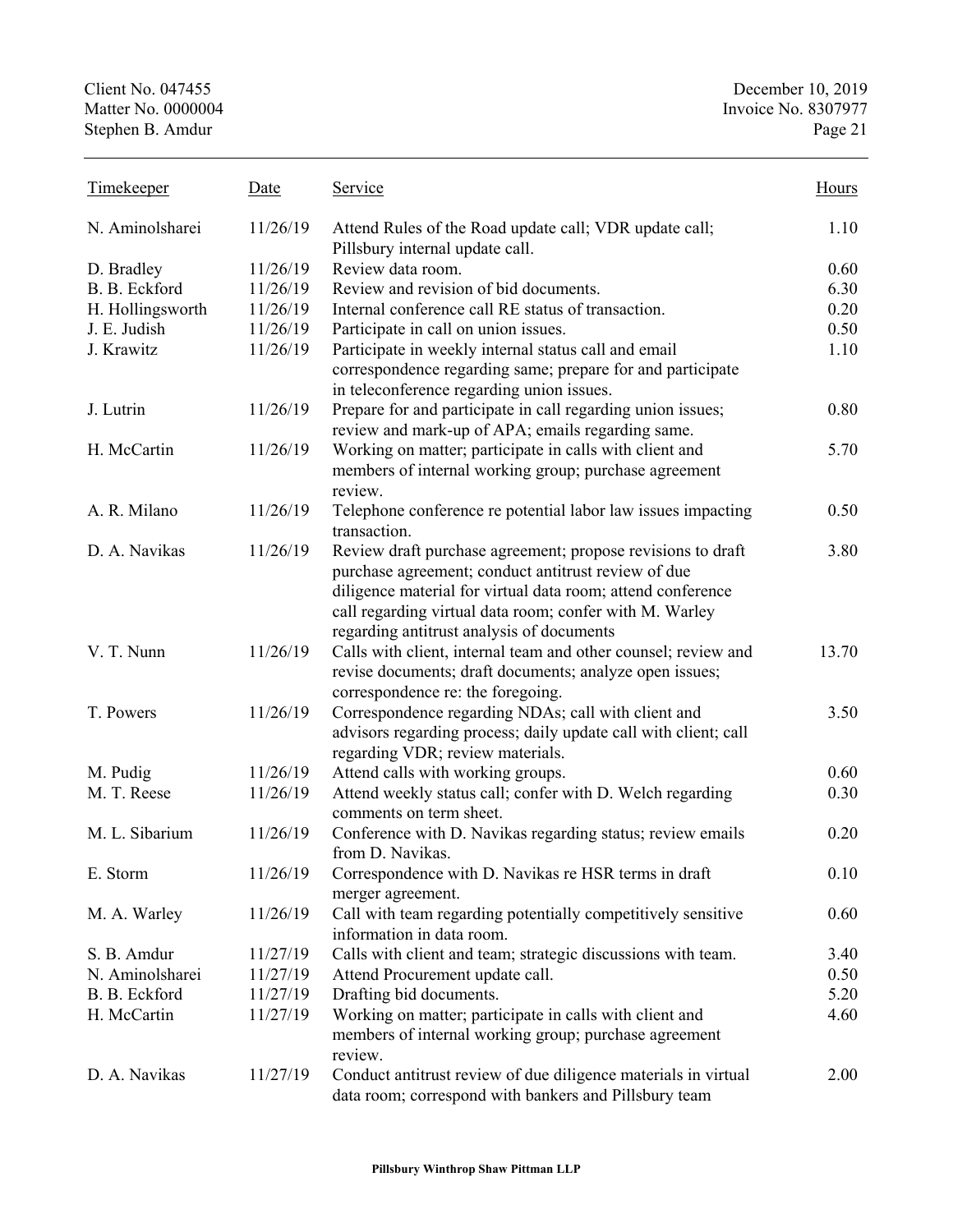Client No. 047455 December 10, 2019<br>Matter No. 0000004 Invoice No. 8307977 Stephen B. Amdur

| <b>Timekeeper</b> | Date     | Service                                                                                                                                                                                 | Hours |
|-------------------|----------|-----------------------------------------------------------------------------------------------------------------------------------------------------------------------------------------|-------|
| V. T. Nunn        | 11/27/19 | regarding same<br>Calls to discuss open items; correspondence with internal<br>team, other counsel and client; review materials and drafts;                                             | 8.30  |
| T. Powers         | 11/27/19 | provide comments to the foregoing.<br>Daily update call with client; call with H&K call with client;<br>call with group regarding Procurement update;<br>correspondence regarding bids. | 3.70  |
| M. Pudig          | 11/27/19 | Attend call with working group.                                                                                                                                                         | 0.50  |
| S. B. Amdur       | 11/28/19 | Review of revised draft responses; strategic discussions with<br>team.                                                                                                                  | 1.00  |
| V. T. Nunn        | 11/28/19 | Read and summarize materials; correspondence regarding<br>the foregoing.                                                                                                                | 4.50  |
| S. B. Amdur       | 11/29/19 | Calls with team; review of responses; clarification questions.                                                                                                                          | 3.90  |
| V. T. Nunn        | 11/29/19 | Review and revise documents; correspondence on open<br>questions; draft summaries; create issue lists.                                                                                  | 9.10  |
| T. Powers         | 11/29/19 | Correspondence regarding bids.                                                                                                                                                          | 0.40  |
| M. T. Reese       | 11/29/19 | Correspond with team regarding questions on P3 concession<br>proposal; attend to transaction.                                                                                           | 1.00  |
| D. Welch          | 11/29/19 | Coordinate conference with JPM and Morgan Stanley with<br>respect to P3 Term Sheet.                                                                                                     | 0.90  |
| S. B. Amdur       | 11/30/19 | Calls with team; strategic discussions.                                                                                                                                                 | 1.20  |
| V. T. Nunn        | 11/30/19 | Review documents and provide comments; review materials<br>and summaries; analyze issues related to the foregoing;<br>correspondence with internal team.                                | 11.80 |

| Total Hours:<br><b>Total Fees:</b> | 1,295.80<br>\$1,159,741.00 |
|------------------------------------|----------------------------|
|                                    |                            |

## **Timekeeper Summary**

| Timekeeper      | Hours |
|-----------------|-------|
| S. B. Amdur     | 89.30 |
| N. Aminolsharei | 23.60 |
| D. Bradley      | 4.00  |
| N. E. Burke     | 9.20  |
| A. F. Calcado   | 3.00  |
| L. T. Crowley   | 0.10  |
| B. B. Eckford   | 11.50 |
| S. P. Farmer    | 11.40 |
| A. K. Fiedler   | 0.50  |
| B. E. Finch     | 3.30  |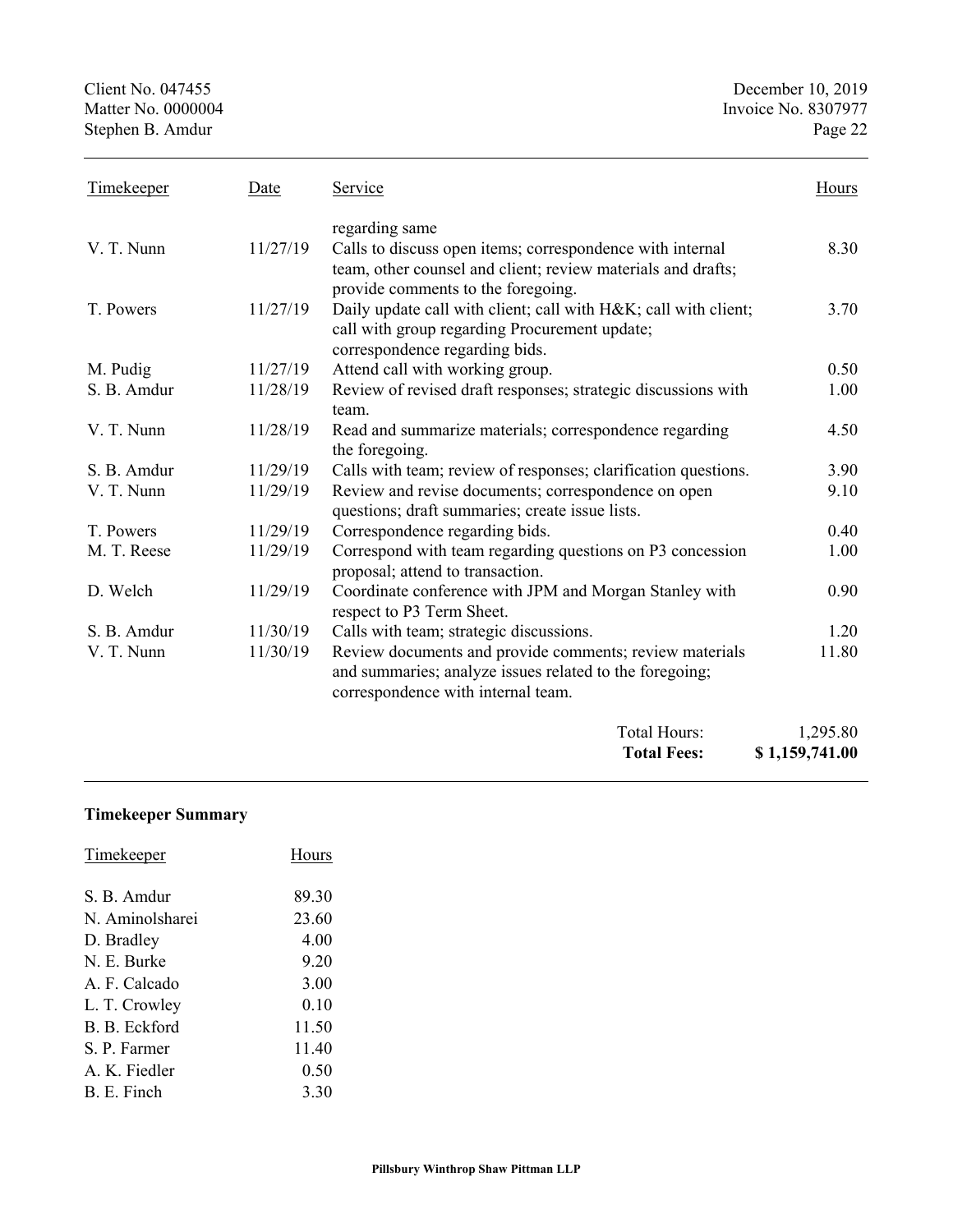Client No. 047455<br>
Matter No. 0000004<br>
Matter No. 0000004<br>
Invoice No. 8307977 Stephen B. Amdur

| <b>Timekeeper</b> | Hours  |
|-------------------|--------|
| N. A. Fischer     | 0.80   |
| M. C. Hammond     | 27.40  |
| A. D. Hardiman    | 3.30   |
| H. Hollingsworth  | 6.60   |
| P. J. Hunt        | 2.00   |
| J. E. Judish      | 4.30   |
| K. Kasny          | 1.10   |
| J. Krawitz        | 20.10  |
| E. Kreis          | 0.50   |
| E. A. Kremer      | 9.30   |
| D. E. Lillevand   | 22.40  |
| A. C. Lima        | 76.00  |
| J. Lutrin         | 20.90  |
| H. McCartin       | 86.10  |
| A. M. McKnight    | 29.50  |
| A. R. Milano      | 3.10   |
| S. Morton         | 2.50   |
| R. Motazedi       | 7.30   |
| J. D. Murphy      | 122.00 |
| S. Narayan        | 0.80   |
| D. A. Navikas     | 83.10  |
| R. Neely          | 7.10   |
| V. T. Nunn        | 330.30 |
| J. S. Platt       | 46.40  |
| T. Powers         | 39.00  |
| M. Pudig          | 9.90   |
| M. R. Rabinowitz  | 0.90   |
| M. T. Reese       | 58.20  |
| R. C. Reimers     | 0.50   |
| R. L. Rodriguez   | 1.10   |
| M. L. Sibarium    | 6.00   |
| J. M. Simon       | 0.50   |
| E. Storm          | 0.10   |
| C. Wainwright     | 16.50  |
| M. A. Warley      | 43.20  |
| G. Watson         | 4.60   |
| D. Welch          | 36.50  |
| C. Wing           | 5.20   |
| R. S. Zarghamee   | 3.90   |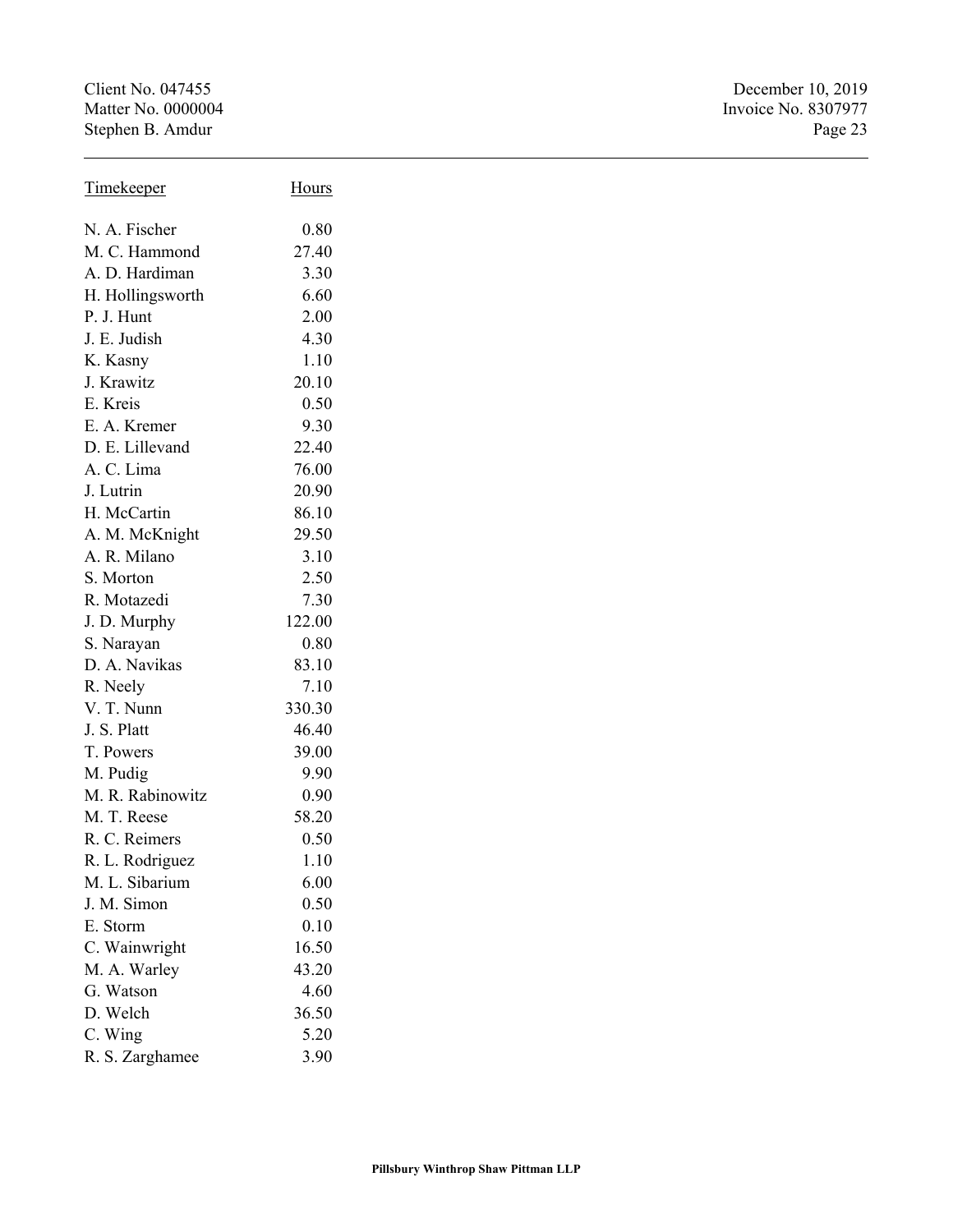Client No. 047455 December 10, 2019<br>Matter No. 0000004 Invoice No. 8307977 Stephen B. Amdur

| Timekeeper | Hours    |
|------------|----------|
| N. Zhang   | 0.90     |
| Total:     | 1,295.80 |

#### **Disbursements Incurred**

| Date | <b>Type</b>                    | Description                                  | Amount     |
|------|--------------------------------|----------------------------------------------|------------|
|      | 11/18/19 Computer Research     | Summary                                      | \$1,171.62 |
|      | 11/29/19 Document Processing   | Summary                                      | 1,270.35   |
|      | 11/27/19 Reproductions         | Summary                                      | 75.61      |
|      | $10/29/19$ Meals - Working     | VENDOR: Amdur, Stephen B. (E19620);          | 30.00      |
|      |                                | INVOICE#: NY-405358; DATE: 11/18/2019        |            |
|      |                                | Meal(s), NYC, S. Amdur, 10/29/19             |            |
|      | $11/06/19$ Meals - Working     | Meal(s), NY, Dig Inn - 55th Street, M. Pudig | 17.65      |
|      | $11/06/19$ Meals - Working     | Meal(s), NY, Darbar (46th st), N.            | 39.22      |
|      |                                | Aminolsharei                                 |            |
|      | $11/07/19$ Meals - Working     | Meal(s), NY, Akdeniz, N. Aminolsharei        | 39.10      |
|      | $11/12/19$ Meals - Working     | Meal(s), NY, Antalia Mediterranean Turkish   | 21.68      |
|      |                                | Restaurant, D. Welch                         |            |
|      | $11/13/19$ Meals - Working     | Meal(s), NY, Naya Express, D. Welch          | 20.42      |
|      | $11/14/19$ Meals - Working     | Meal(s), NY, ABA Turkish Restaurant, N.      | 32.86      |
|      |                                | Aminolsharei                                 |            |
|      | $11/15/19$ Meals - Working     | VENDOR: McCartin, Harriet (E60388);          | 17.41      |
|      |                                | INVOICE#: NY-406532; DATE: 11/21/2019        |            |
|      |                                | Meal(s), New York, NY, H. McCartin,          |            |
|      |                                | 11/15/19                                     |            |
|      | $11/16/19$ Meals - Working     | Meal(s), NY, Al Horno Lean Mexican (47th     | 21.57      |
|      |                                | St), D. Welch                                |            |
|      | $11/21/19$ Meals - Working     | Meal(s), NY, Global Kitchen (Ave of the      | 23.65      |
|      |                                | Americas), S. Amdur                          |            |
|      | $11/21/19$ Meals - Working     | VENDOR: Wing, Christopher (E18939);          | 21.93      |
|      |                                | INVOICE#: NY-010038175026; DATE:             |            |
|      |                                | 12/2/2019 Meals, Brooklyn, C. Wing,          |            |
|      |                                | 11/21/19                                     |            |
|      | $11/22/19$ Meals - Working     | Meal(s), NY, Amadeus Pizza (Formerly Ray's   | 38.95      |
|      |                                | Pizza - 8th Ave), S. Amdur                   |            |
|      | 09/18/19 Professional Services | VENDOR: Intralinks, Inc.; INVOICE#:          | 104,541.14 |
|      |                                | INV00719471; DATE: 9/18/2019 Project         |            |
|      |                                | Scampi Virtual Data Room 02Aug19, S.         |            |
|      |                                | Amdur                                        |            |
|      | 11/04/19 Professional Services | VENDOR: Leidos Engineering, LLC;             | 333,856.01 |
|      |                                | INVOICE#: INV-0005579127; DATE:              |            |
|      |                                | 11/4/2019 JEA Electric Water & Waste for     |            |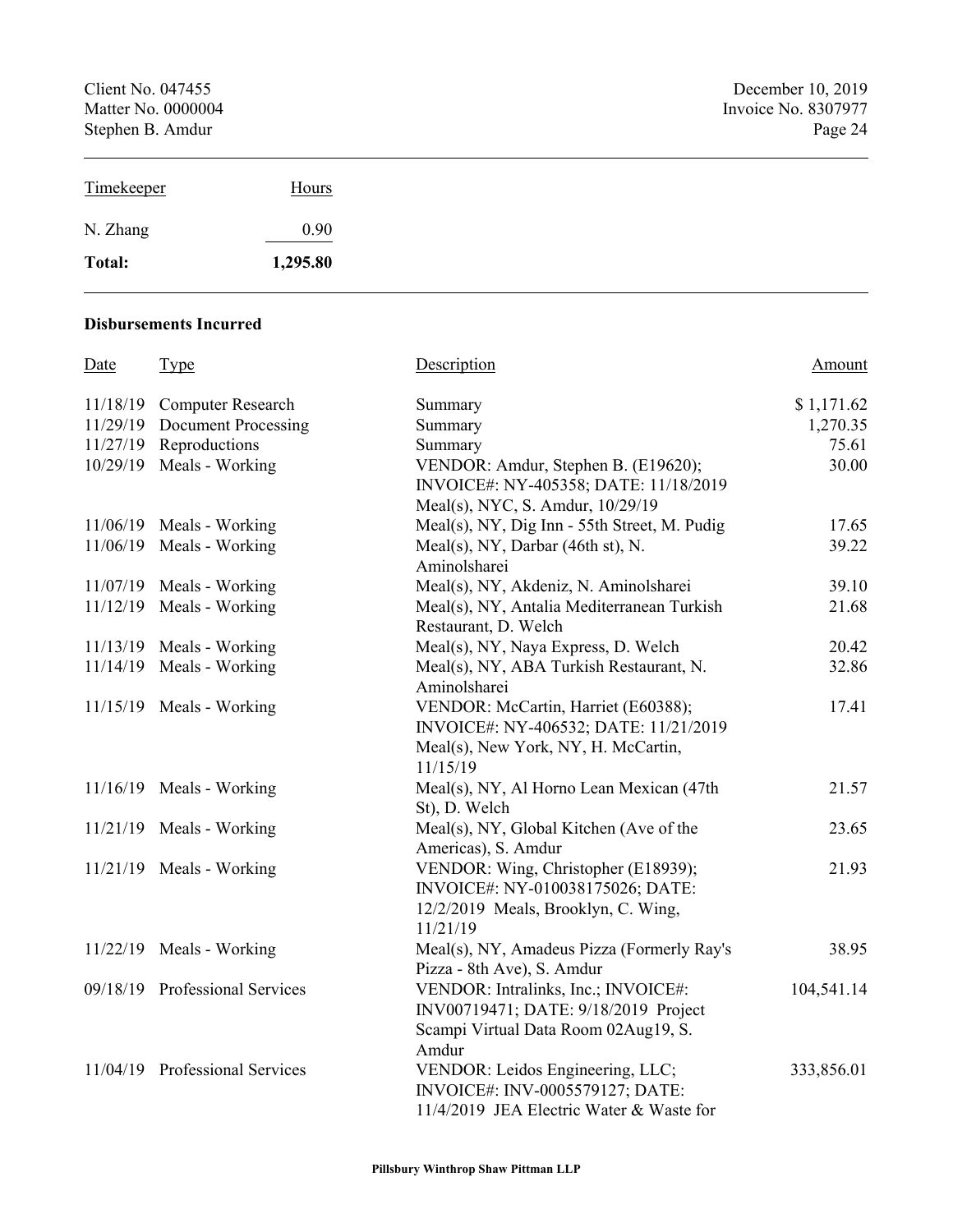Stephen B. Amdur

| 11/18/19 Professional Services           | period 9/30 through 11/3/19, S. Amdur<br>VENDOR: Intralinks, Inc.; INVOICE#:<br>INV00772849; DATE: 11/18/2019 Project<br>Scampi Virtual Data Room 02Aug19, S.                                                 | 10,321.22  |
|------------------------------------------|---------------------------------------------------------------------------------------------------------------------------------------------------------------------------------------------------------------|------------|
| 11/25/19 Professional Services           | Amdur<br>VENDOR: FTI Consulting, Inc. / MA;<br>INVOICE#: 7530463; DATE: 11/25/2019<br>JEA Regulatory Adv - 19; charges thru                                                                                   | 289,232.99 |
| 11/27/19 Professional Services           | 10/31/19, S. Amdur<br>VENDOR: McKinsey & Company, Inc.;<br>INVOICE#: USG-2858DE-6058; DATE:<br>11/27/2019 Professional fees for the support to<br>develop Strategic Plan for JEA - November<br>2019, S. Amdur | 600,000.00 |
| 11/06/19 Travel and Local Transportation | VENDOR: Arcuri, Elizabeth A. (E19707);<br>INVOICE#: NY-010037637566; DATE:<br>11/11/2019 Travel Expenses, E. Arcuri,<br>NYC/NYC, 11/06/19-11/06/19                                                            | 15.96      |
| 11/06/19 Travel and Local Transportation | VENDOR: Aminolsharei, Narges (E60036);<br>INVOICE#: NY-010037654291; DATE:<br>11/11/2019 Travel Expenses, N.                                                                                                  | 24.72      |
| 11/06/19 Travel and Local Transportation | Aminolsharei, NYC/NYC, 11/06/19-11/06/19<br>VENDOR: Amdur, Stephen B. (E19620);<br>INVOICE#: NY-405937; DATE: 11/18/2019<br>Travel expenses, S. Amdur, NYC/NYC,                                               | 19.76      |
| 11/07/19 Travel and Local Transportation | 11/6/19<br>VENDOR: Aminolsharei, Narges (E60036);<br>INVOICE#: NY-010037674488; DATE:<br>11/15/2019 Travel Expenses, N.                                                                                       | 27.49      |
| 11/11/19 Travel and Local Transportation | Aminolsharei, NYC/NYC, 11/07/19-11/07/19<br>VENDOR: Aminolsharei, Narges (E60036);<br>INVOICE#: NY-010037762752; DATE:<br>11/19/2019 Travel Expenses, N.                                                      | 22.92      |
| 11/14/19 Travel and Local Transportation | Aminolsharei, NYC/NYC, 11/11/19-11/11/19<br>VENDOR: Platt, Justin S. (E60206);<br>INVOICE#: NY-406387; DATE: 11/20/2019<br>Travel expenses, J. Platt, NYC/Pelham, NY,                                         | 67.90      |
| 11/15/19 Travel and Local Transportation | 11/14/19<br>VENDOR: Amdur, Stephen B. (E19620);<br>INVOICE#: NY-406433; DATE: 12/3/2019<br>Travel expenses, S. Amdur, NYC/NYC,                                                                                | 40.18      |
| 11/20/19 Travel and Local Transportation | 11/15/19<br>VENDOR: Amdur, Stephen B. (E19620);<br>INVOICE#: NY-010037975927; DATE:<br>11/26/2019 Travel Expenses, S. Amdur,<br>NYC/NYC, 11/18/19-11/18/19                                                    | 37.82      |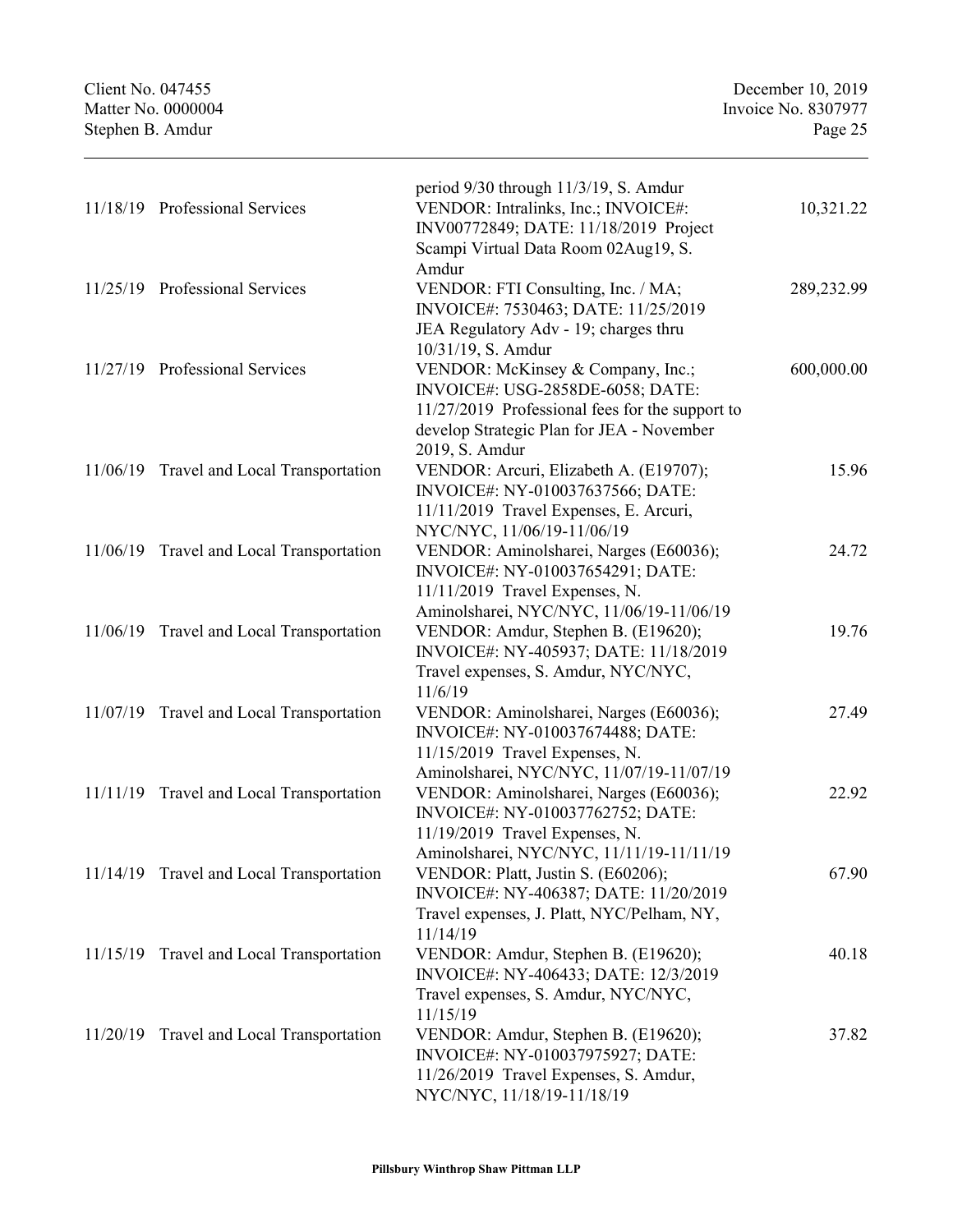| Client No. 047455<br>Matter No. 0000004<br>Stephen B. Amdur |                                          | December 10, 2019<br>Invoice No. 8307977<br>Page 26                                                                                                        |       |
|-------------------------------------------------------------|------------------------------------------|------------------------------------------------------------------------------------------------------------------------------------------------------------|-------|
|                                                             | 11/21/19 Travel and Local Transportation | VENDOR: Aminolsharei, Narges (E60036);<br>INVOICE#: NY-010038098377; DATE:<br>$11/25/2019$ Travel Expenses, N.<br>Aminolsharei, NYC/NYC, 11/21/19-11/21/19 | 37.29 |
|                                                             | 11/21/19 Travel and Local Transportation | VENDOR: Wing, Christopher (E18939);<br>INVOICE#: NY-010038175026; DATE:<br>12/2/2019 Travel Expenses, C. Wing,<br>NYC/NYC, 11/21/19-11/21/19               | 78.41 |
|                                                             | 11/22/19 Travel and Local Transportation | VENDOR: Amdur, Stephen B. (E19620);<br>INVOICE#: NY-010038059704; DATE:<br>11/25/2019 Travel Expenses, S. Amdur,<br>NYC/NYC, 11/21/19-11/21/19             | 51.16 |

## **Total Disbursements: \$ 1,341,216.99**

## **Disbursement Summary**

| Total:                          | \$1,341,216.99 |  |
|---------------------------------|----------------|--|
| Travel and Local Transportation | 423.61         |  |
| Reproductions                   | 75.61          |  |
| <b>Professional Services</b>    | 1,337,951.36   |  |
| Meals - Working                 | 324.44         |  |
| <b>Document Processing</b>      | 1,270.35       |  |
| <b>Computer Research</b>        | 1,171.62       |  |
| <b>Type</b>                     | Amount         |  |

**Total Due For Matter 0000004: \$ 2,500,957.99**